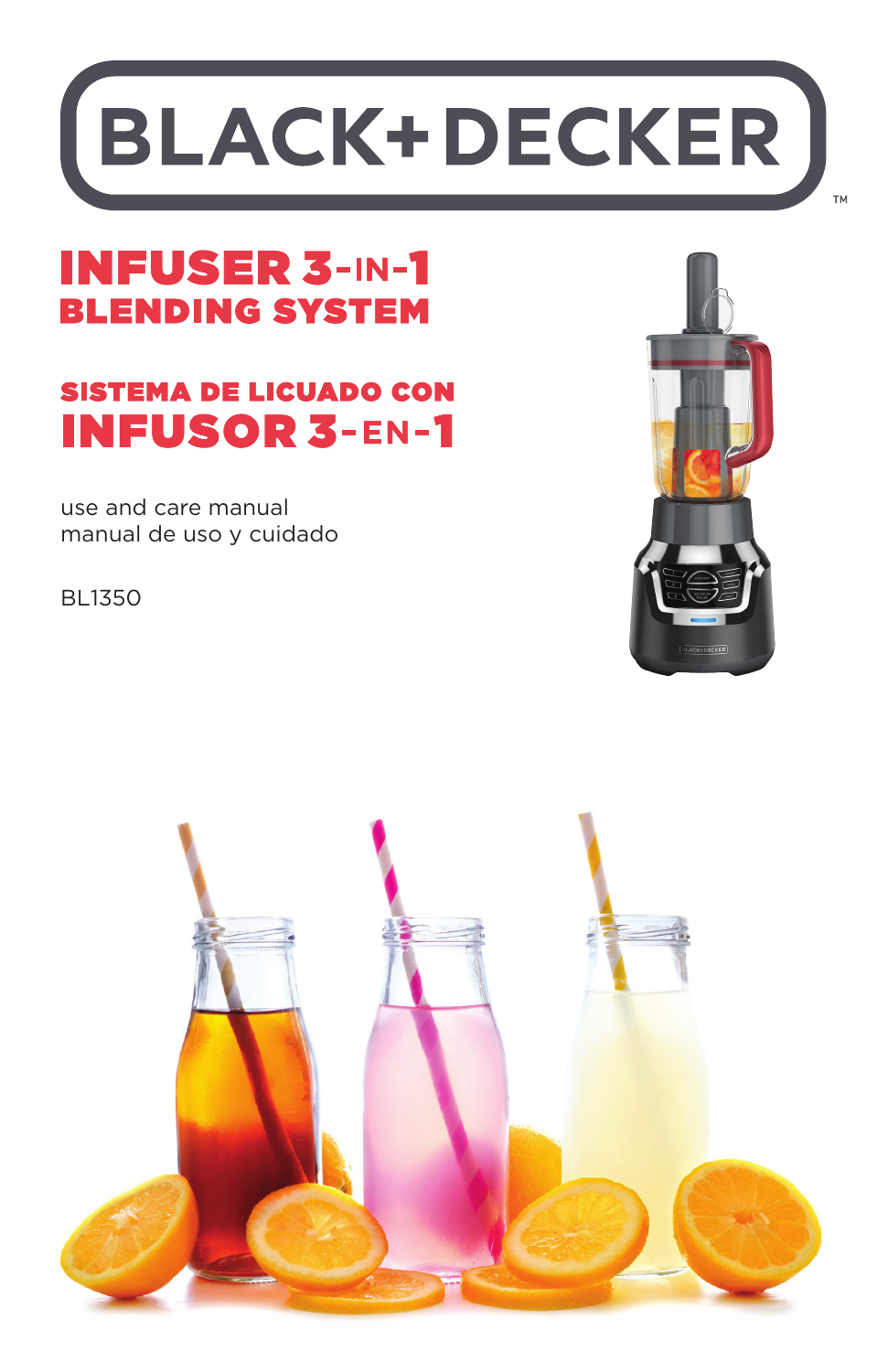# PLEASE READ AND SAVE THIS USE AND CARE BOOK. **IMPORTANT SAFEGUARDS.**

 When using electrical appliances, always follow basic safety precautions to reduce the risk of fire, electric shock, and/or injury, including the following:

- Read all instructions.
- To protect against risk of electrical shock, do not put blender base, cord or plug in water or other liquid.
- Close supervision is necessary when any appliance is used by or near children.
- Unplug from outlet when not in use, before assembly/disassembly and before cleaning.
- Avoid contacting moving parts.
- Do not operate any appliance with a damaged cord or plug or after the appliance malfunctions or is dropped or damaged in any manner. Contact Customer Service for examination, repair or electrical or mechanical adjustment by calling the appropriate toll-free number listed in this manual. This appliance has important markings on the plug blade. The attachment plug or entire cordset (if plug is molded onto cord) is not suitable for replacement. If damaged, the appliance must be replaced.
- The use of attachments, including canning jars, not recommended or sold by the appliance manufacturer may cause a risk of injury to persons.
- Do not use outdoors.
- Do not let cord hang over the edge of table or counter, or touch hot surfaces.
- Keep hands and utensils out of container while blending to reduce the risk of severe injury to persons or damage to the blender. A scraper may be used but must be used only when the blender is not running.
- Blades are sharp. Handle carefully.
- To reduce the risk of injury, never place cutter assembly blades on base without the jar properly attached.
- Always operate blender with cover in place.
- Do not blend hot liquids.
- Do not use appliance for other than intended use.
- This appliance is not intended for use by persons (including children) with reduced physical, sensory or mental capabilities, or lack of experience and knowledge, unless they have been given supervision or instruction concerning use of the appliance by a person responsible for their safety.
- Children should be supervised to ensure that they do not play with the appliance.
- Do not place on or near a hot gas or electric burner or in a heated oven.
- Do not operate with damaged blades.

# **SAVE THESE INSTRUCTIONS. This product is for household use only.**

## **POLARIZED PLUG**

This appliance has a polarized plug (one blade is wider than the other). To reduce the risk of electric shock, this plug is intended to fit into a polarized outlet only one way. If the plug does not fit fully into the outlet, reverse the plug. If it still does not fit, contact a qualified electrician. Do not attempt to modify the plug in any way.

## **TAMPER-RESISTANT SCREW**

**Warning:** This appliance is equipped with a tamperresistant screw to prevent removal of the outer cover. To reduce the risk of fire or electric shock, do not attempt to remove the outer cover. There are no userserviceable parts inside. Repair should be done only by authorized service personnel.

## **ELECTRICAL CORD**

- 1) A short power-supply cord is provided to reduce the risk resulting from becoming entangled in or tripping over a longer cord.
- 2) Extension cords are available and may be used if care is exercised in their use.
- 3) If an extension cord is used,
	- a) The marked electrical rating of the extension cord should be at least as great as the electrical rating of the appliance,
	- b) If the appliance is of the grounded type, the extension cord should be a grounding-type 3-wire cord, and
	- c) The cord should be arranged so that it will not drape over the countertop or tabletop where it can be pulled on by children or tripped over.

**Note:** If the power cord is damaged, please call our Customer Service line listed in these instructions.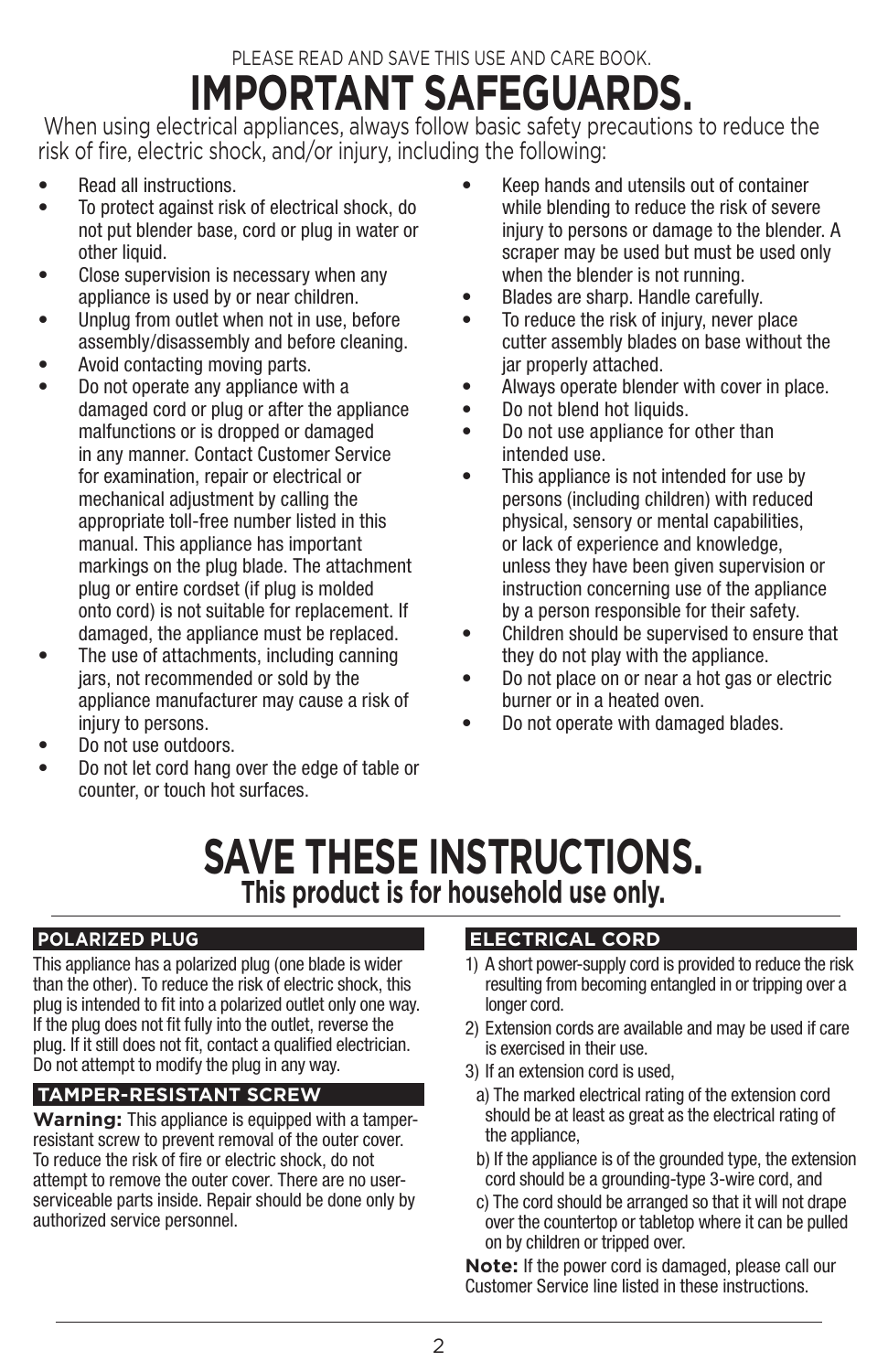#### **Congratulations on your purchase of the BLACK+DECKER**™ **Infuser 3-in-1 Digital Blending System!**

From delicious smoothies to creamy soups, the PowerCrush blender's powerful motor and unique QuadPro blade design work together to ensure superior blending and crushing results—for home or on the go.

## GETTING TO KNOW YOUR INFUSER 3-IN-1 DIGITAL BLENDING SYSTEM



- 1. Tamper (Part# BL1350-01)
- 2. Infuser Filter (Part# BL1350-02)
- 3. Pour Spout
- 4. Blending Jar (Part # BL1350-03)
- 5. On/Off button
- 6. Digital Control Panel
- 7. Blender Base
- 8. Ingredient/Tamper Slot
- 9. Dual-opening lid (Part# BL1350-04)
- 10. Handle
- 11. Blade Assembly (Part# BL1130-04)
- 12. Jar Base (Part# BL1350-05)
- 13. Non-skid Rubber Feet
- 14. Cord Storage (under base)
- 15. Single Serve Lid (Part# BL1550-03)
- 16. Single Serve Jar (Part# BL1550-04)

Product may vary slightly from what is illustrated.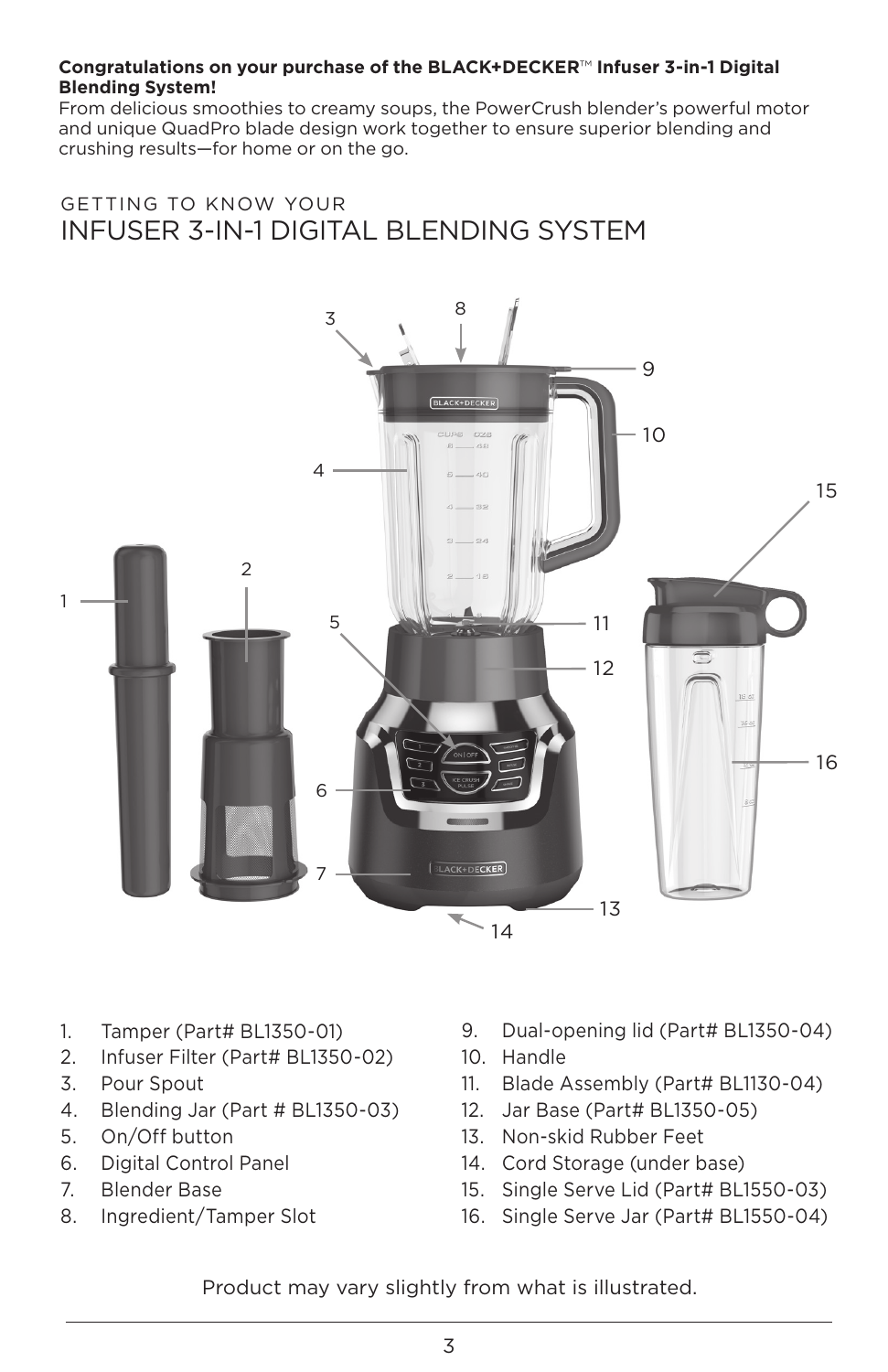# HOW TO USE

This product is for household use only.

# GETTING STARTED

- Remove all packing material, any stickers, and the plastic band around the power plug.
- Remove and save literature.
- Please visit www.prodprotect.com/blackanddecker to register your warranty.
- Wash all removable parts as instructed in CARE AND CLEANING section of this manual.

# BLENDING JAR ASSEMBLY

- 1. Turn blending jar upside down and place flat on counter top or work surface.
- 2. Place the blade assembly in bottom opening of the jar with blades down. (A)

## **Caution: Blades are sharp. Handle carefully.**

- 3. Place the jar base onto the blending jar and rotate clockwise until tight. It is important to tighten to avoid leaking while blending
- 4. Turn assembled jar right side up.
- 5. Place the dual-opening lid on blender jar.
- 6. Uncoil power cord from storage area under the blender base.
- 7. Place the jar assembly on blender base (B) and twist clockwise to lock.
- 8. Blender is now ready for use.

# INSTALLING INFUSER INTO BLENDING JAR

- 1. Put together Blending Jar assembly as above.
- 2. Place the infuser filter all the way down into the base of the jar, fitting together the slots on the bottom rim of the filter with the ridges on the inside bottom of the blending jar. (C)
- 3. Place the dual-opening lid on blender jar.
- 4. Open the Ingredient/Tamper Slot and insert the tamper. (D)
- 5. Blender with infuser is now ready for use.







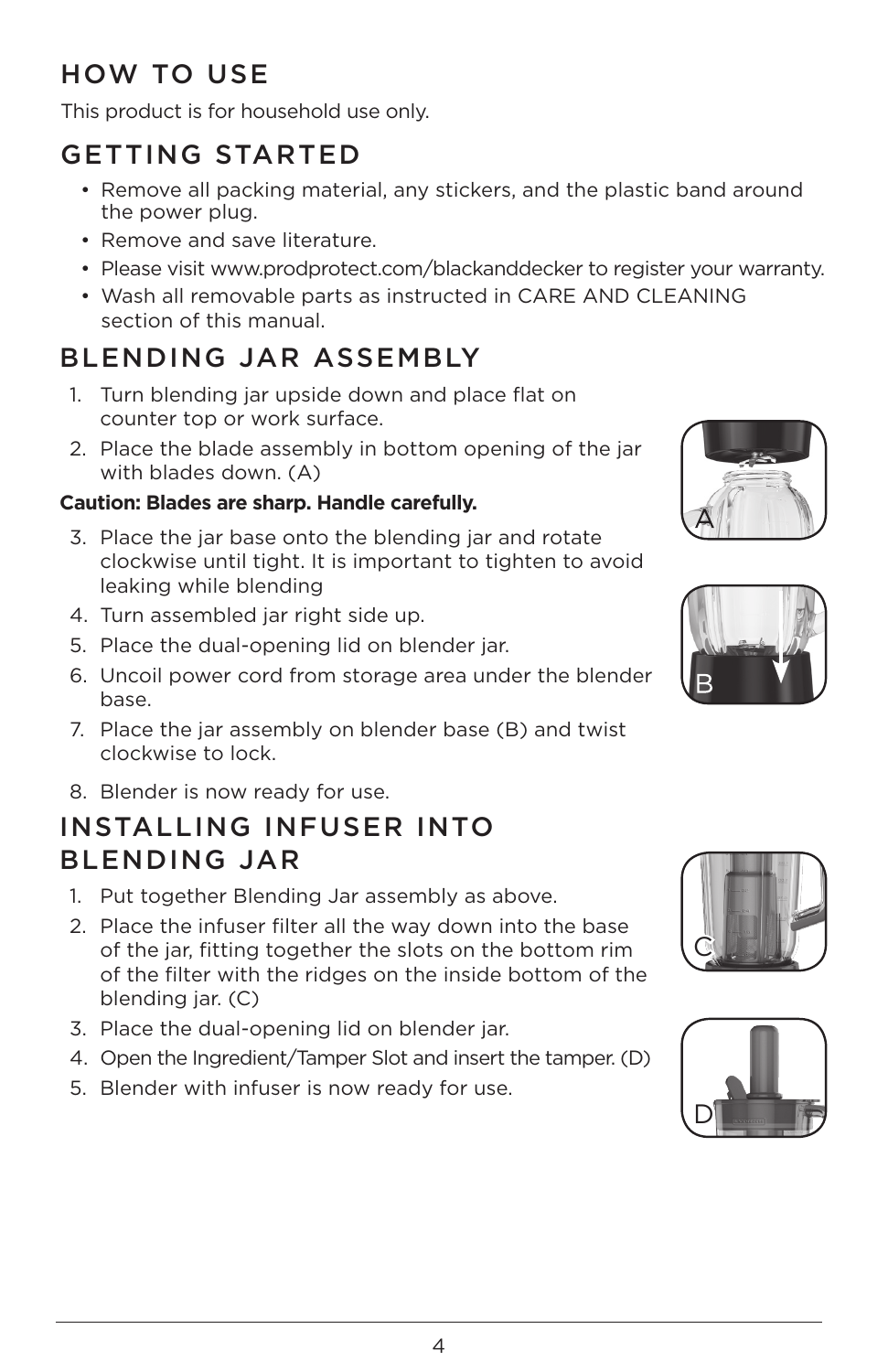## USING YOUR INFUSER

**Important: Appliance should always have lid in place when in use. Caution: Do not place blender jar onto base when motor is running. Caution: Do not blend hot liquids.** 

## **Note: Do not blend frozen ingredients in the Infuser Filter.**

- 1. Make sure appliance is OFF.
- 2. Place Infuser Filter all the way down into the base of the Blending Jar.
- 3. Place lid on jar; make sure pour spout is closed.
- 4. Pour desired amount of water into the Ingredient/Tamper Slot.

**Caution:** Do not fill past the Max Fill Line

- 5. Place ingredients to be infused into the filter through the Ingredient/ Tamper Slot.
- 6. Place Tamper into the Ingredient/Tamper Slot.
- 7. Plug power cord into outlet. Press ON/OFF button. LED should turn a solid color to signify the blender is in standby mode. After 2 minutes the unit will automatically power off if no buttons are pressed.

**Note:** When in use, do not leave blender unattended. Keep one hand on the Tamper at all times.

8. Select the Infuse function.

**Note:** There is no need to select a speed since the Infuse function has a preprogrammed speed.

- 9. When blending, push ingredients down into the blade with the tamper to ensure all ingredients are blended properly.
- 10. Remove the tamper to add ingredients while the blender is running. Drop ingredients through the opening (E).

**Important:** Do not remove the lid while the blender is running.



- 11. When finished, press ON/OFF to stop blending. Make sure blades have completely stopped before attempting to remove the blending jar from the base (refer to TROUBLESHOOTING for any issues).
- 12. Unplug the blender.
- 13. To remove the jar assembly: Grasp both the jar base and the handle and rotate them together counter-clockwise. Then lift up.
- 14. Remove the tamper, close the Ingredient/Tamper Slot, open the pour spout, and serve.

**Note:** Do not remove the Infuser Filter before serving.

15. Always unplug the appliance when not in use.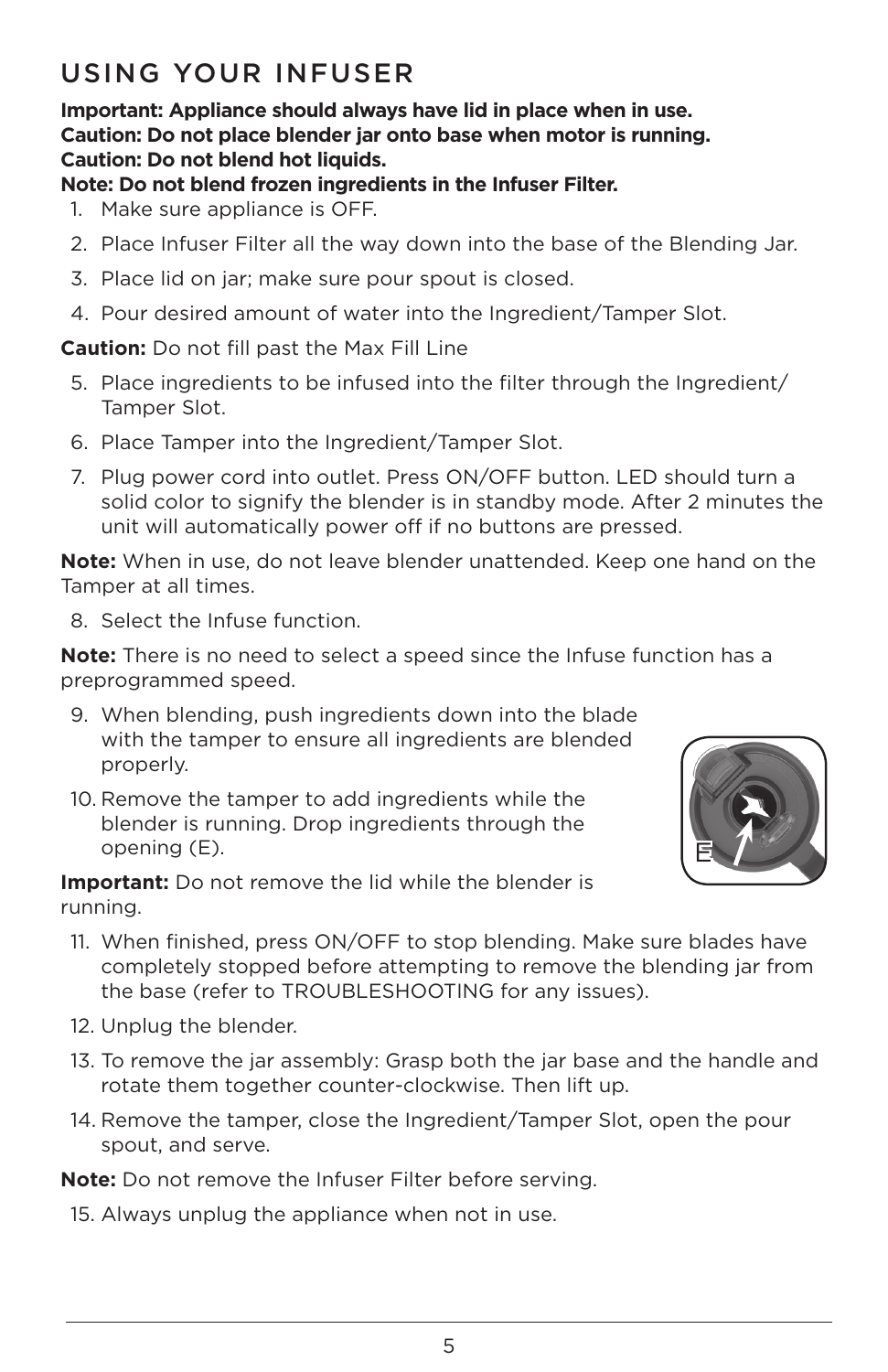## USING YOUR BLENDER (WITHOUT INFUSER)

#### **Important: Appliance should always have lid in place when in use. Caution: Do not place blender jar onto base when motor is running. Caution: Do not blend hot liquids.**

- 1. Make sure appliance is OFF.
- 2. Place ingredients to be blended into jar. For best results, add ingredients in the following order:
	- a. Liquids
	- b. Powders
	- c. Soft foods
	- d. Hard foods
	- e. Ice cubes last

**Tip:** When using frozen fruits it is not necessary to also add ice.

- 3. Place lid on jar; make sure the pour spout and ingredient slot are closed.
- 4. Plug power cord into outlet. Press ON/OFF button. LED should turn a solid color to signify the blender is in standby mode. After 2 minutes the unit will automatically power off if no buttons are pressed.

**Note:** When in use, do not leave blender unattended. When using hard foods, such as ice or cheese, keep one hand on the lid to keep blender in place.

5. Select the speed that best suits your desired task. (See SPEED CHART)

**Important:** Do not hold speed button. Simply press the desired speed, watch, and press ON/OFF when the desired consistency is achieved. Holding the button for longer than 30 seconds will cause the blender to enter an error mode, with the LED blinking rapidly. Shut off unit to reset.

- 6. When blending thick mixtures, such as smoothies and milkshakes, use the PULSE/Ice Crush button for several seconds, then release. Repeat to mix ingredients and then run continuously until food has reached desired consistency. Releasing pulse stops the blending and the unit returns to STANDBY. You may use a spatula or utensil to move ingredients and thick mixtures around in the blender jar, but only after stopping the blender. Turn the blender OFF before using a utensil.
- 7. Open the ingredient slot to add ingredients while the blender is running. Drop ingredients through the opening. (F).

**Important:** Do not remove the lid while the blender is running.

8. When finished, press ON/OFF to stop blending. Make sure blades have completely stopped before attempting to remove the blending jar from the base(refer to TROUBLESHOOTING for any issues).



- 9. Press ON/OFF to power off and unplug the blender.
- 10. To remove the jar assembly: Grasp both the jar base and the handle and rotate them together counter-clockwise. Then lift up.
- 11. Open pour spout to serve.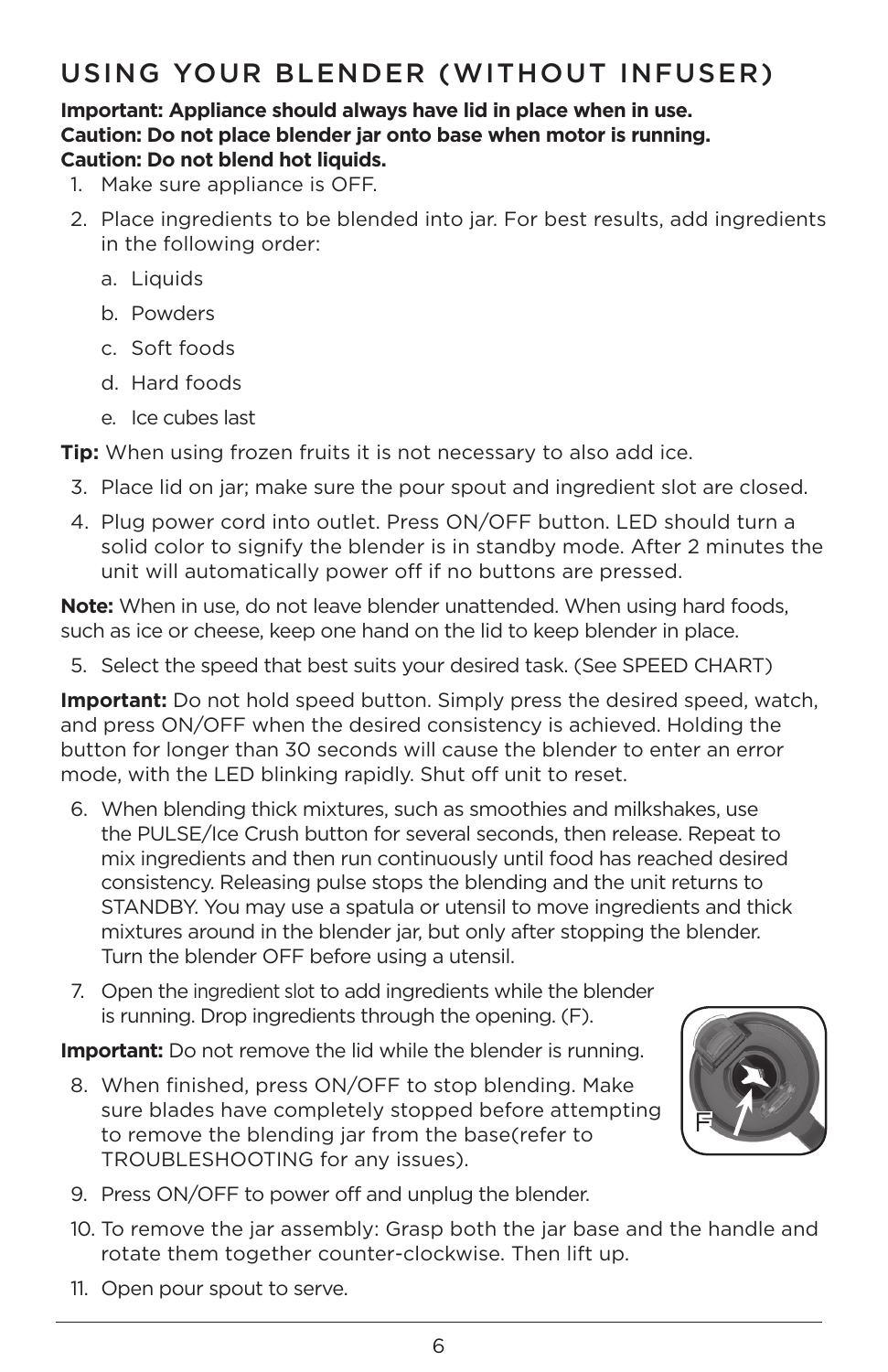**Note:** Unit will auto shutoff after 2 minutes without use.

12. Always unplug the appliance when not in use.

# USING THE PREPROGRAMMED FUNCTIONS

- Fill the assembled blender jar with the desired ingredients.
- Place the dual-opening lid on the jar.
- Place the jar on the base.
- Press desired preprogrammed button. The blender will automatically mix and blend the following recipes with the press of a button:
	- Smoothie: 35 seconds to blend fruits and vegetables to a smooth consistency.
	- Infuse: Create infused water in seconds.
	- Shake/Mix: Create thick, smooth and creamy frozen treats or use to combine other ingredients together.

## USING THE SINGLE SERVE JAR

**Note:** Do not blend hot liquids in the single serve jar.

1. Place the single serve jar on a flat surface with the open end facing up. Fill the jar with ingredients. Do not fill ingredients past the max fill line.

**Note:** For best results, add ingredients in the following order:

- A. Frozen ingredients
- b. Fresh ingredients
- c. Yogurts
- d. Powders
- e. Leafy greens
- f. Liquids
- 2. Place blade assembly in the jar opening with blades down.
- 3. Place jar base onto jar and rotate clockwise until it is tight. It is important to tighten to prevent leaking during blending.
- 4. Turn single serve jar upside down, place on the blender base, and twist clockwise to lock.
- 5. Select speed 1 or use pulse/ice crush to blend to desired consistency.
- 6. Once blending has finished, remove the single serve jar by grasping the jar base and turning it counter-clockwise then lifting it off the blender base. Turn the jar over and place it on a flat surface.

**Note:** Always make sure blades have stopped moving before removing jar.

**Important:** If the jar gets stuck on the blending base or begins to loosen from the jar base, follow these steps:

- A. Unplug the unit
- B. Turn the jar clockwise to tighten jar onto the jar base
- 7. Remove the jar base from the single serve jar by turning counterclockwise. Then carefully remove blade assembly.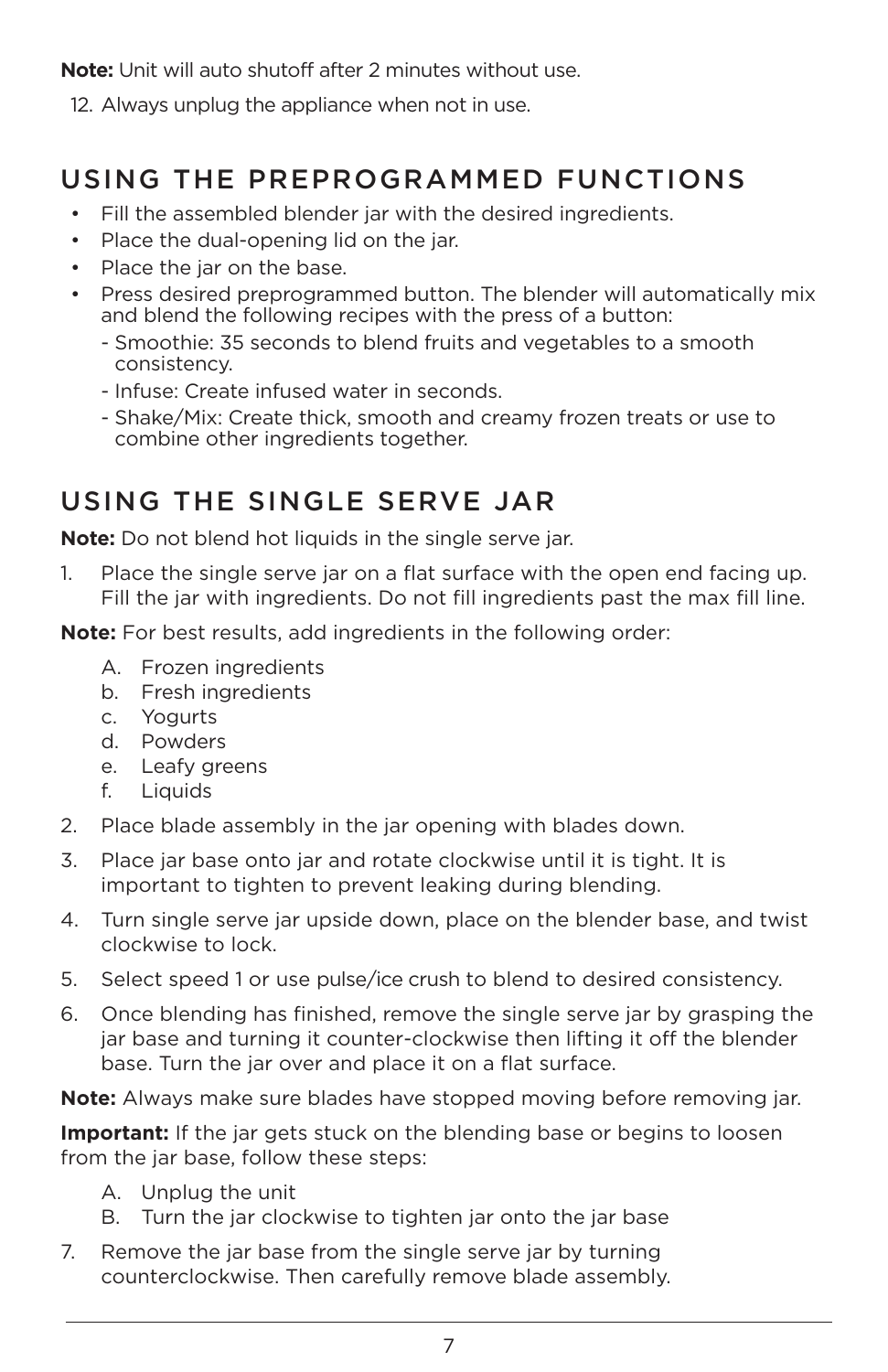8. Place the single serve lid on the single serve jar and enjoy your delicious drinks on-the-go.

## **Caution: Blades are sharp. Handle carefully.**

# BLENDING TIPS AND TECHNIQUES

- Cut food into pieces no larger than 3/4" for use in the blender.
- When preparing foods that have several different kinds of ingredients, always add liquid ingredients first when using the full size jar and last when using the single serve jar.
- When ingredients splatter onto the sides of the jar or the mixture is very thick, press the ON/OFF button to turn appliance off. Remove the lid and use a rubber spatula to scrape down the sides of the jar and to redistribute the food, pushing food toward the blades. Replace the lid and continue blending.
- When making bread crumbs or blending dry goods, make sure blending jar and blade assembly are completely dry.
- The PULSE/ICE CRUSH function is helpful when short bursts of power are needed, such as when preparing thick smoothies or milkshakes. Do not use pulse for more than 10 seconds at a time. Release the PULSE/ICE CRUSH button regularly, allow the blender to rest briefly, then continue.
- Do not run blender for longer than 1 ½ minutes at a time.
- Do not use if blender jar is chipped or cracked.
- It is helpful to begin the blending process on the lowest speed and then increase to a higher speed, if necessary.
- To stop blending at any time, press the ON/OFF button.
- Always operate the blender with the lid on the jar.
- Do not store foods in the blending jar.
- Do not overfill the blender (the blender is more efficient with less rather than more).

## **DO NOT USE BLENDER TO BLEND:**

- Hot Liquids
- Large pieces of frozen foods
- Tough foods such as raw turnips, sweet potatoes and potatoes
- Bones
- Hard salami, pepperoni
- Egg whites
- Dough
- Meats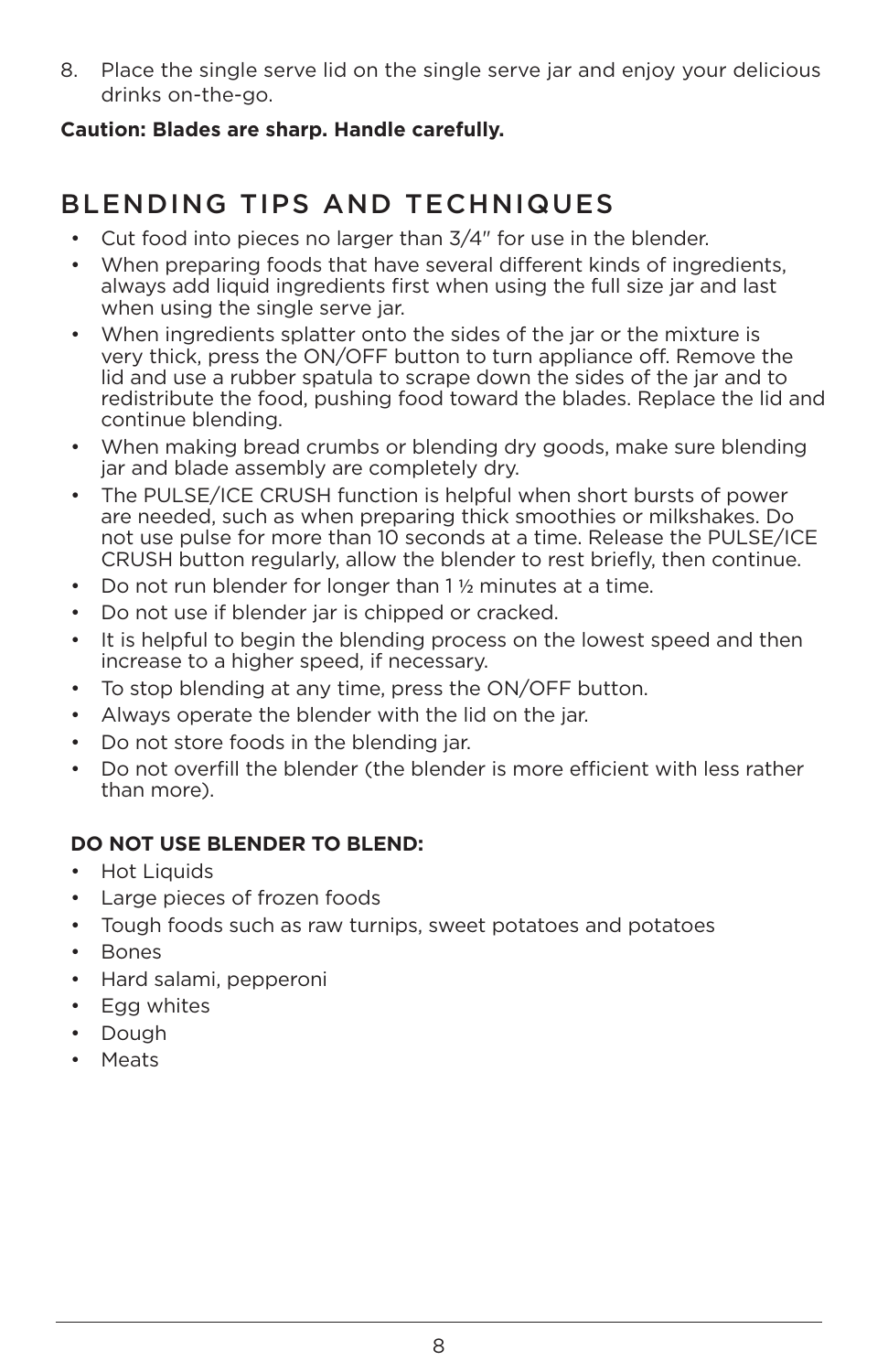## SPEED AND FUNCTION CHART

| <b>Function</b>       | Food Type                           | <b>Speed Setting</b>                                                                                                                  |
|-----------------------|-------------------------------------|---------------------------------------------------------------------------------------------------------------------------------------|
|                       | Stir<br>Mix<br>Crumb                | Prepare salad dressings.<br>Mix ingredients for baked goods.<br>Make crumbs: cookie, cereal, bread.<br>Blend in the single serve jar. |
| 2                     | Chop<br>Whip<br>Blend               | Chop fruits, vegetables.<br>Whip whipped cream or butter.<br>Blend smoothies, sauces                                                  |
| 3                     | Dressings<br><b>Batters</b><br>Dips | Puree fruits and vegetables.<br>Blend milkshakes and malts.<br>Grind hard cheeses and coconut.                                        |
| Pulse/Ice Crush       | Pulse<br>lce                        | Pulse to desired consistency.<br>Crush ice to snow texture.                                                                           |
| 35 Second<br>Smoothie | Smoothies                           | Preset function                                                                                                                       |
| Infuse                | Infused Water                       | Preset function                                                                                                                       |
| Mix/Shakes            | Mix<br>Milkshakes                   | Preset function                                                                                                                       |

# CARE AND CLEANING

This product contains no user serviceable parts. Refer service to qualified service personnel.

- 1. Before cleaning, turn off and unplug the appliance.
- 2. To remove the jar assembly: Grasp both the jar base and the handle and rotate them together counter-clockwise. Then lift up.
- 3. Remove jar base by turning it counterclockwise until loose.
- 4. Remove the blade assembly.

## **Caution: Blades are sharp. Handle carefully.**

- 5. Remove lid.
- 6. Wash removable parts by hand or in the dishwasher. Place the jar on the bottom rack and the rest of the parts on the top rack only.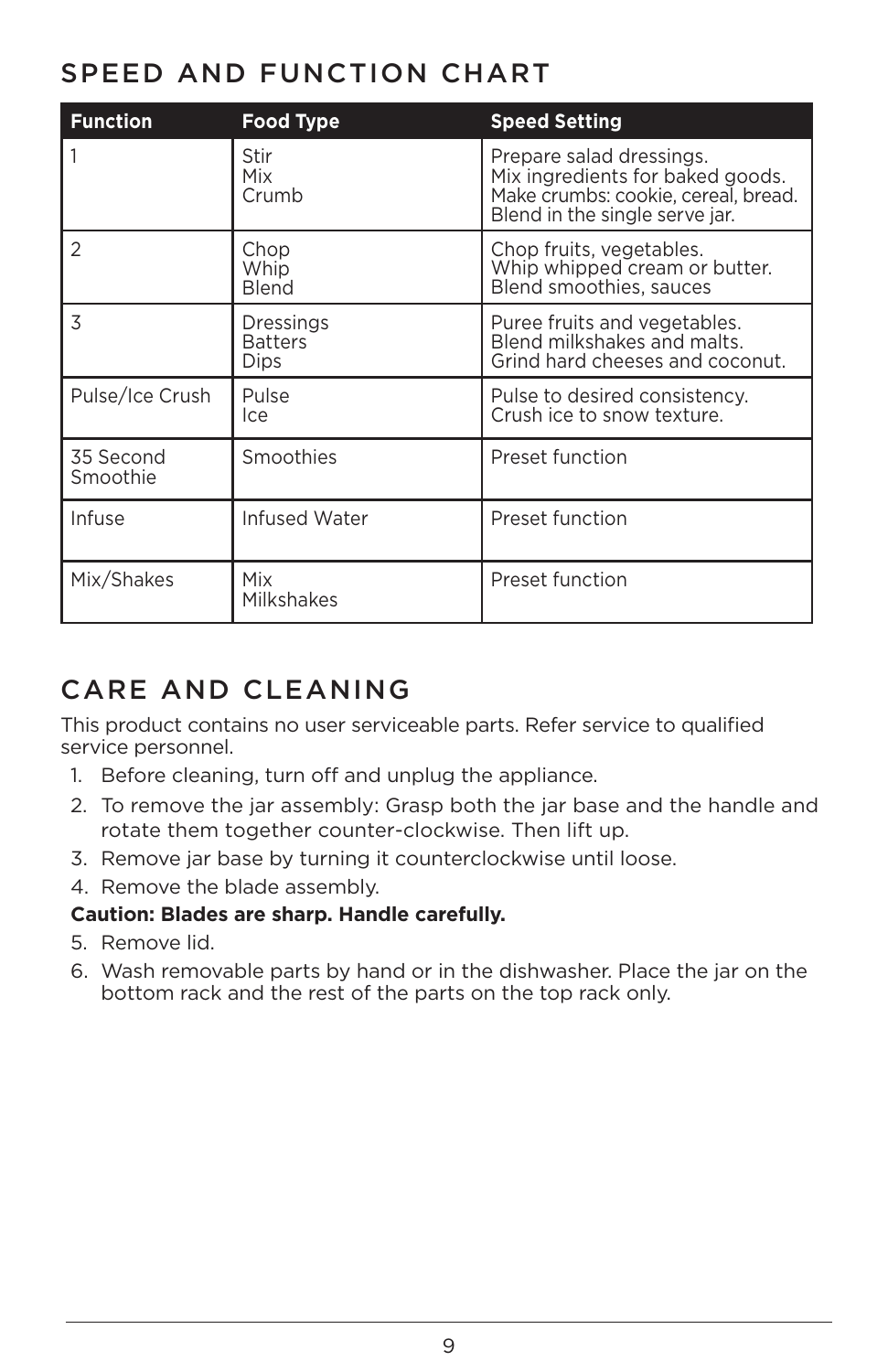# CLEANING TIPS

- For quick cleanup, combine 1 cup warm water and a drop of liquid dish soap in the blending jar.
- Cover and blend on Speed 2 for about 30 seconds.
- Discard liquid and rinse thoroughly.

## **Important:**

- Do not place the jar parts in boiling liquids.
- Do not immerse the base in liquid. Wipe the base with a damp cloth and dry thoroughly.
- Remove stubborn spots by rubbing with a damp cloth and nonabrasive cleaner.
- **Note:** If liquids spill onto the base, wipe with a damp cloth and dry thoroughly. Do not use rough scouring pads or cleansers on parts or finish.

## TROUBLESHOOTING

| <b>Problem</b>                              | <b>Possible Cause</b>                  | <b>Solution</b>                                             |
|---------------------------------------------|----------------------------------------|-------------------------------------------------------------|
| Blender stops/<br>goes into<br>STANDBY mode | Blending time exceeds<br>2.5 minutes.  | Re-select appropriate speed<br>setting to start blender.    |
| LED blinking<br>quickly                     | Button held longer than<br>30 seconds. | Press On/Off button twice to turn<br>unit Off and On again. |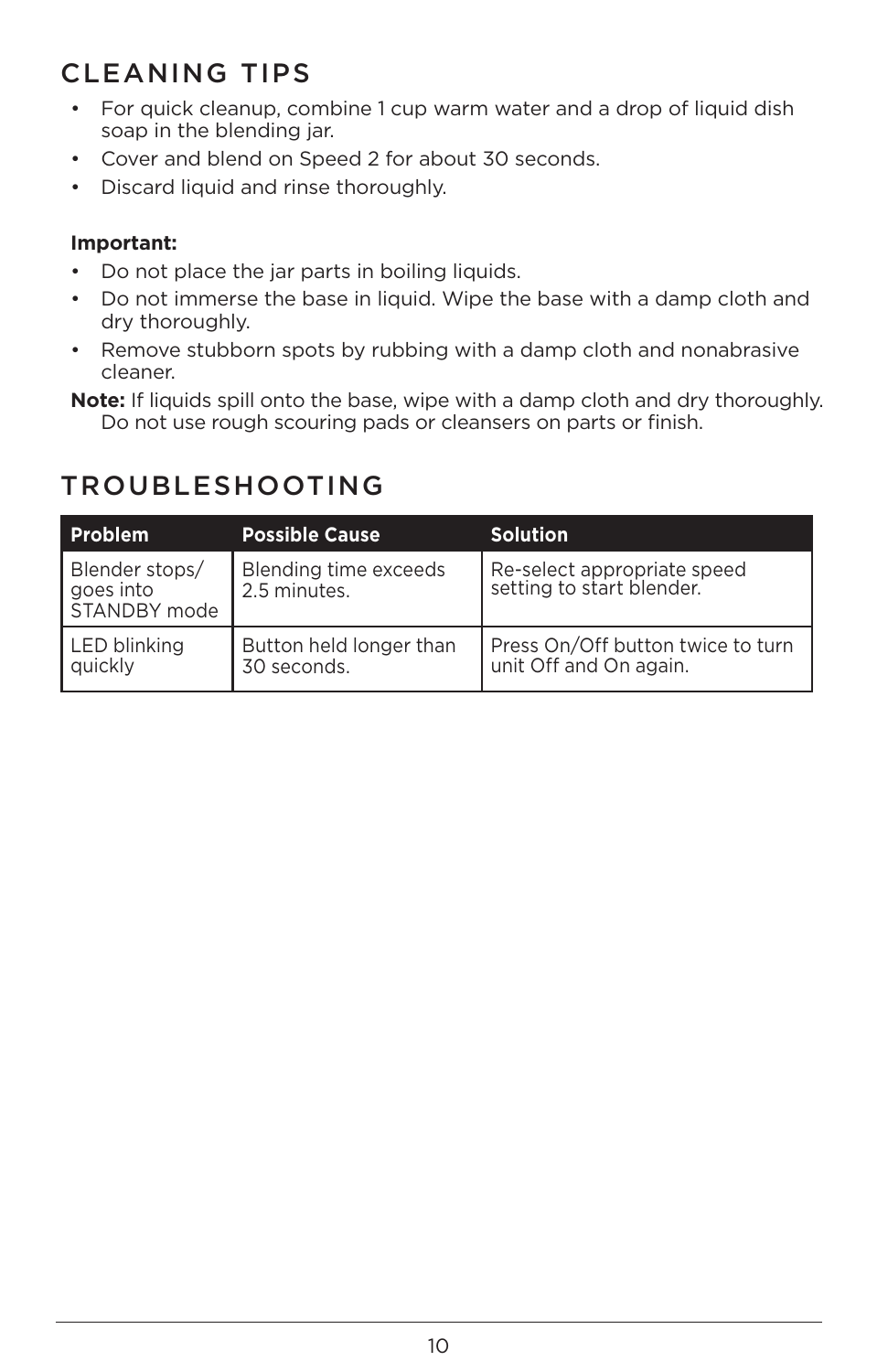## RECIPES

## **PB&J SMOOTHIE**

Servings: 2 Serving Size: 16 oz.

> 1/2 cup almond milk 1/2 cup plain Greek yogurt 1/2 large banana 1 cup strawberries (about 5 large strawberries)

2 Tbsp. sugar free strawberry jelly 2 Tbsp. peanut butter 2 tsp. flax seeds 1 cup ice

- 1. Place ingredients in the blender jar in order listed.
- 2. Place lid on jar and press ON/OFF button. Select Smoothie Program. The blender will automatically mix and blend ingredients.

**Note:** Run the Smoothie Program a second time for a creamier smoothie.

3. Pour into two large glasses and top with a swirl of peanut butter.

## **Raspberry Jelly and PB Smoothie**

Prefer raspberries? Replace the strawberry jelly with raspberry jelly and strawberries with 1/2 cup fresh raspberries. Follow directions above.

## **Grape Jelly and PB Smoothie**

Prefer grape jelly? Replace the strawberry jelly with grape jelly, strawberries with 1 cup fresh red grapes and reduce peanut butter to 1 Tbsp. Follow directions above.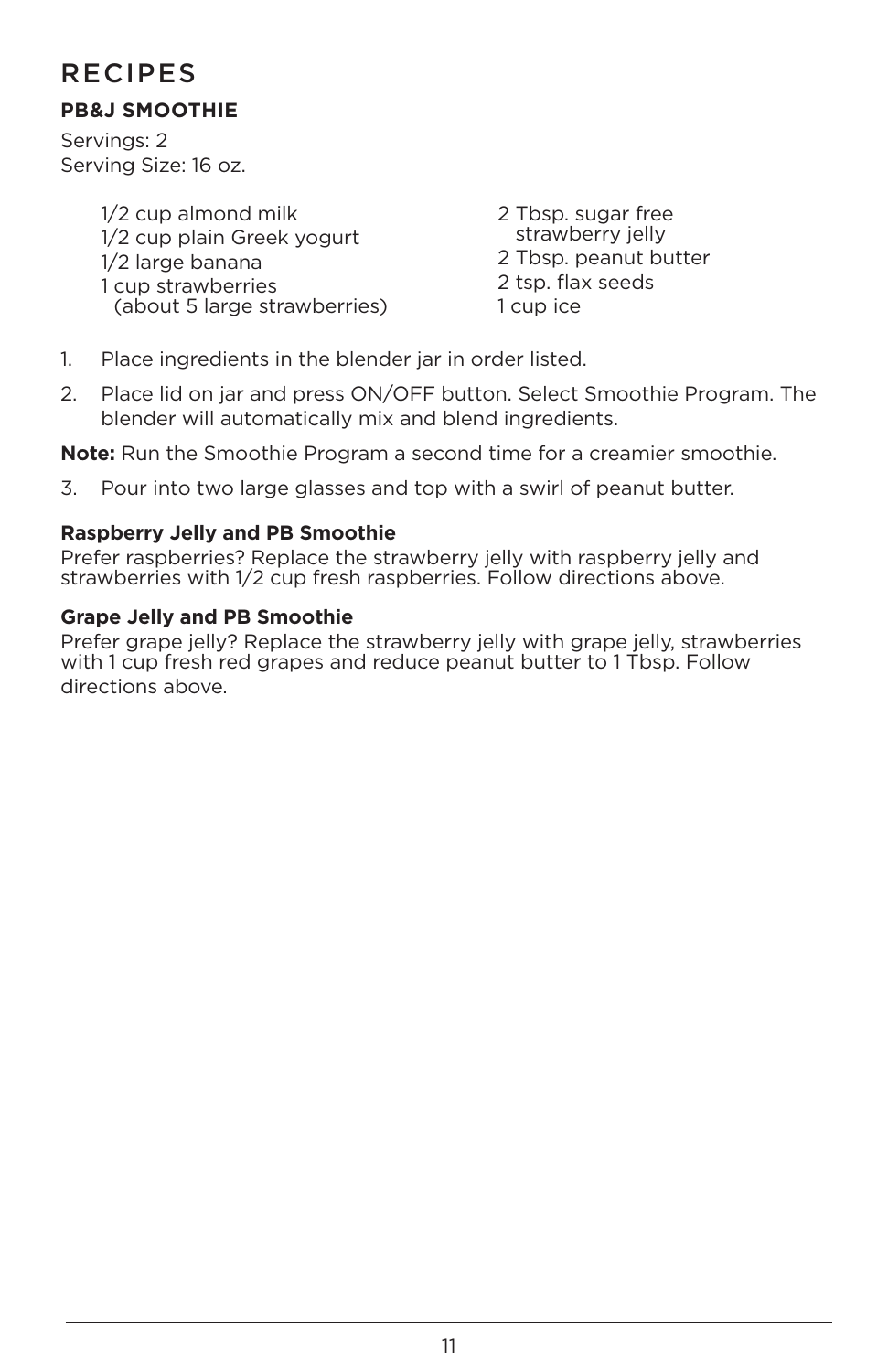## **SIMPLE LEMONADE**

Servings: 3 Serving Size: 8 oz.

> 3 cups cold water 1/3 cup sugar 2 lemons: unpeeled, washed, and cut into sixths Additional lemon slices for garnish (optional)

- 1. With the infuser filter in the base of the blending jar, place the lid on the infuser.
- 2. In a measuring cup, stir together the water and sugar. Pour mixture into the tamper slot.
- 3. Working in batches, add the lemons. Select the Infuse program and push down the lemon pieces with the tamper.
- 4. Close the tamper slot and open the pour spout to serve.
- 5. Serve over ice and garnish with lemon slices.

## **Blueberry Lemonade**

Liven up this simple lemonade by adding 6 oz fresh blueberries into the tamper slot (after step #3) and selecting the Infuse program a second time. Follow remaining directions.

#### **Peach Lemonade**

Make this simple lemonade into peach lemonade by adding 1 medium peach (pitted and quartered) into the tamper slot (after step #3) and selecting the Infuse program a second time. Follow remaining directions.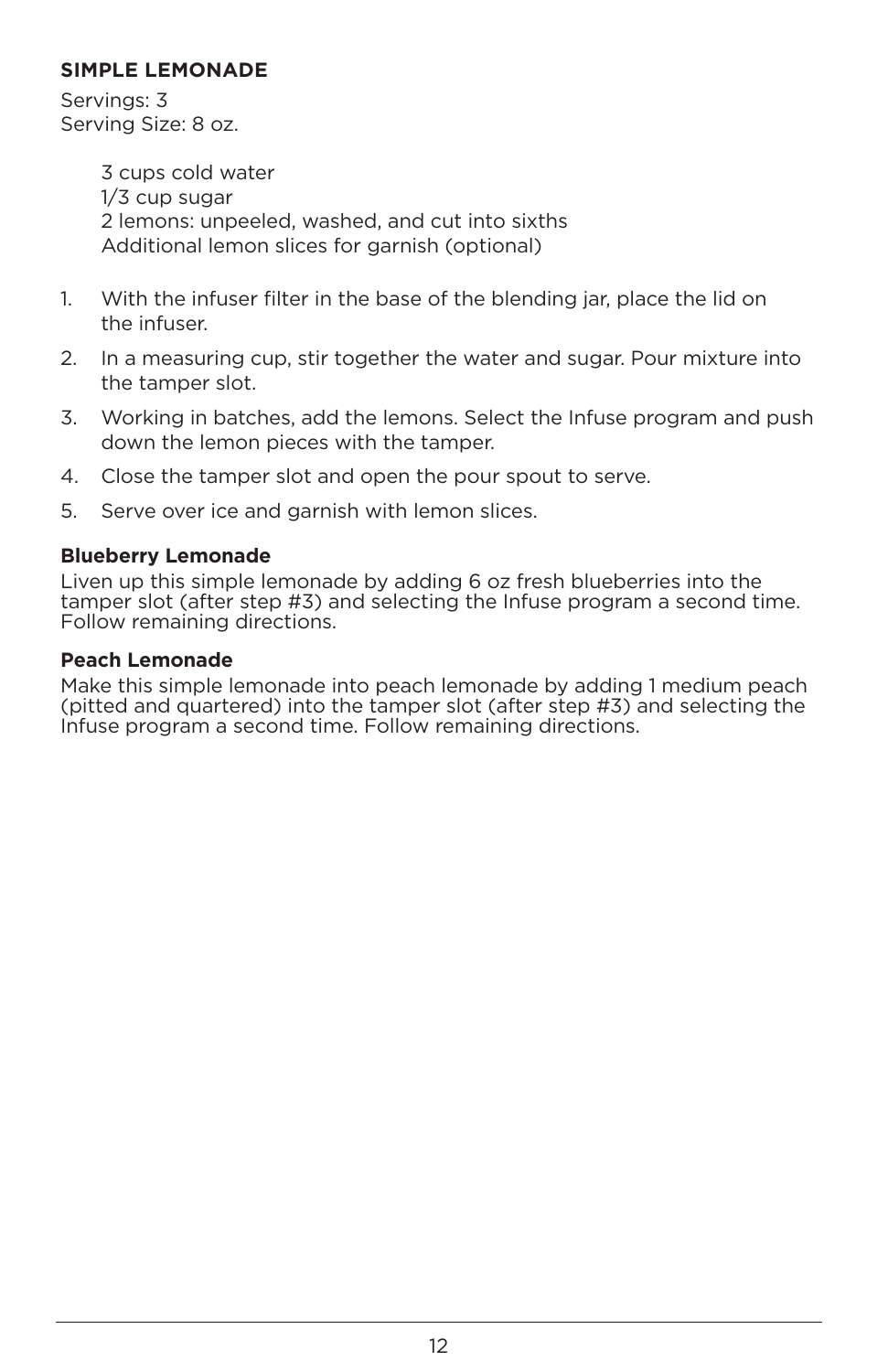## **TROPICAL PINEAPPLE SMOOTHIE**

Servings: 2 Serving Size: 16 oz.

> 1/2 cup coconut water 1/2 cup plain Greek yogurt 1/2 large banana 1/2 cup pineapple chunks 2 fresh mandarin oranges, peeled 1 small apricot, seed removed 1/4 large avocado 2 tsp. chia seeds 1 cup ice

- 1. Place ingredients in the blender jar in order listed.
- 2. Place lid on jar and press ON/OFF button. Select Smoothie Program. The blender will automatically mix and blend ingredients.

**Note:** Run the Smoothie Program a second time for a creamier smoothie.

3. Pour into two large glasses and top with additional pineapple.

## **CANTALOUPE COCONUT WATER**

Servings: 4 Serving Size: 8 oz.

> 1 liter lime coconut water 1 1/4 cup cubed fresh cantaloupe 1/2 large cucumber (unpeeled), washed and sliced (about 1 cup)

- 1. With the infuser filter in the base of the blending jar, place the lid on the infuser.
- 2. Pour the coconut water into the tamper slot and working in batches, add the cantaloupe and cucumber.
- 3. Select the Infuse program and push the ingredients down with the tamper to blend. Repeat with remaining ingredients.
- 4. Close the tamper slot and open the pour spout to serve.
- 5. Serve over ice and garnish with additional cucumber slices.

#### **Watermelon Cantaloupe Coconut Water**

Make this light, refreshing, and sweet drink by replacing the cucumber with 1 1/2 cups cubed watermelon. Follow remaining directions.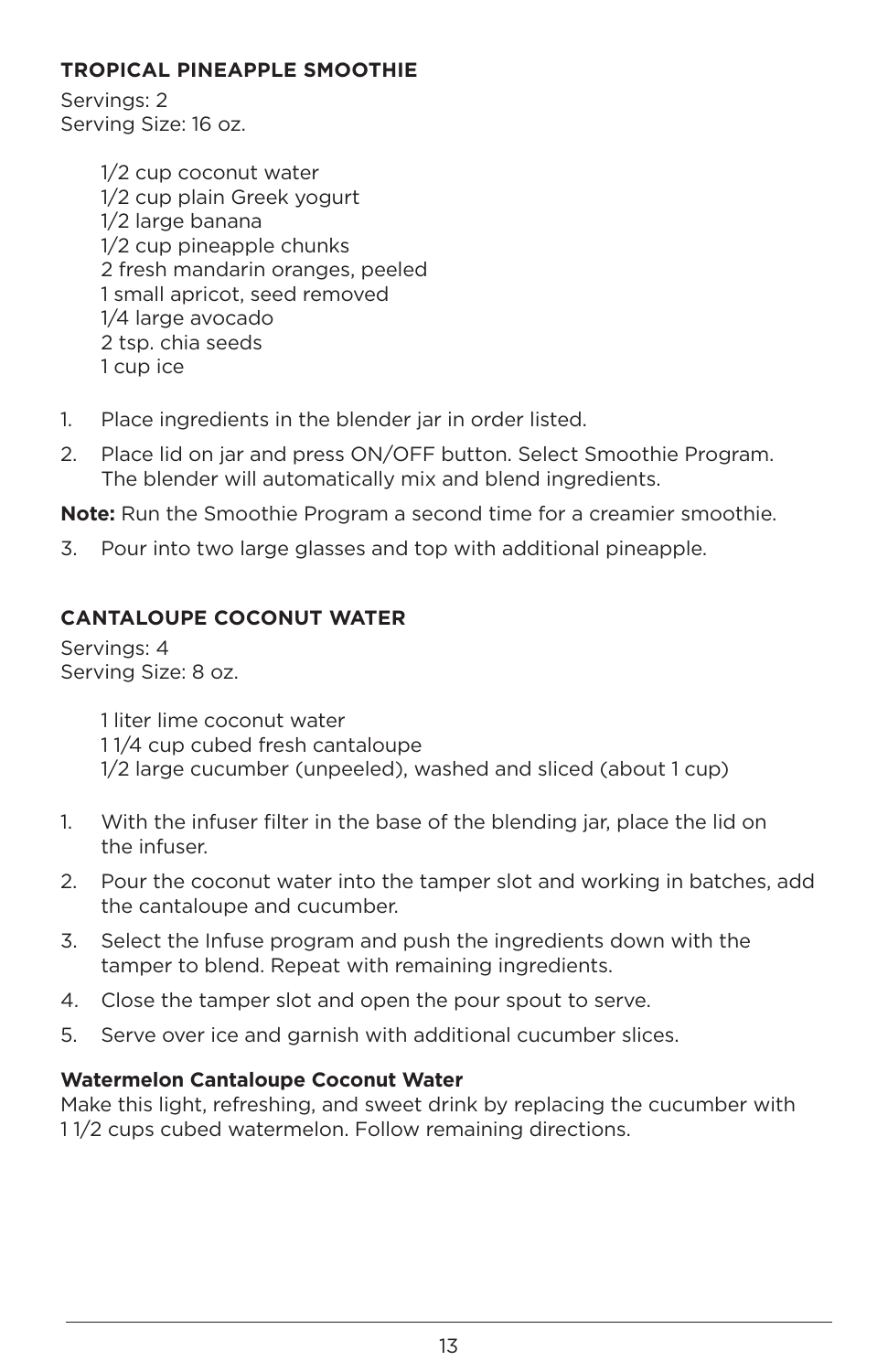## **LIME MINT SPARKING WATER**

Servings: 2 Serving Size: 8 oz.

> 2 cups sparkling water 1/3 large cucumber (unpeeled), washed and sliced (about 3/4 cup) 1 lime (unpeeled), washed and cut into sixths 1/2" knob fresh ginger (unpeeled) 1/3 cup lightly packed fresh mint (stems included)

- 1. With the infuser filter in the base of the blending jar, place the lid on the infuser.
- 2. Pour the water into the tamper slot and working in batches, add the cucumber, lime and ginger.
- 3. Select the Infuse program and push the ingredients down with the tamper to blend. Repeat with remaining ingredients adding the mint into the tamper slot last.

**Note:** Do not add the mint until the very end. Otherwise the mint becomes very bitter.

- 4. Close the tamper slot and open the pour spout to serve.
- 5. Serve over ice and garnish with cucumber slices and mint.

## **Kiwi Raspberry Mint Sparkling Water**

Enhance the above sparkling water with kiwi and fresh raspberries. Omit the ginger and add 2 kiwis (peeled and quartered) and 1/3 cup fresh raspberries into the tamper slot after the lime. Follow remaining directions

## **Strawberry Mint Sparkling Water**

Strawberries and mint are a perfect sweet match. Omit the ginger and add 1 cup fresh strawberries (halved) into the tamper slot after the lime. Follow remaining directions.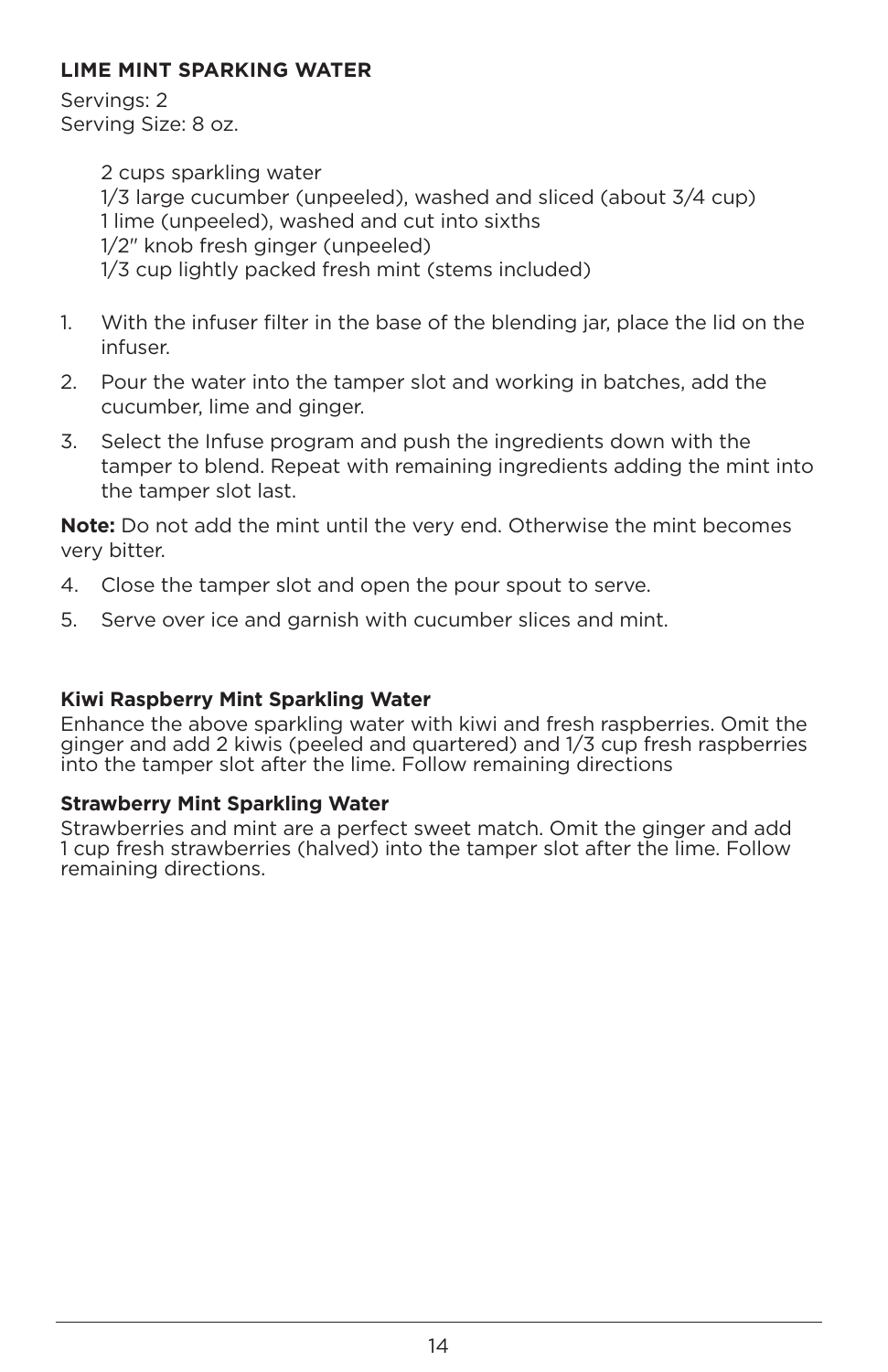## WARRANTY AND CUSTOMER SERVICE INFORMATION

For support or any questions regarding your appliance, call the appropriate 800 number listed within this section. Please DO NOT return the product to the place of purchase. Also, please DO NOT mail product back to manufacturer, nor bring it to a service center. You may also want to consult our Product Protection Center at www.prodprotect.com/blackanddecker.

Two-Year Limited Warranty (Applies only in the United States and Canada)

What does my warranty cover?

• Your warranty covers any defect in material or workmanship provided; however, the liability of Spectrum Brands Inc. will not exceed the purchase price of product.

How long is the warranty period?

• Your warranty extends two years from the date of original purchase with proof of purchase.

What support does my warranty provide?

• Your warranty provides you with a reasonably similar replacement product that is either new or factory refurbished.

How do you get support?

- Save your receipt as proof of date of sale.
- Visit the online service website at www.prodprotect.com/blackanddecker, or call toll-free 1-800-947-3745, for general warranty service.
- If you need parts or accessories, please call 1-800-738-0245.

What does my warranty not cover?

- Damage from commercial use
- Damage from misuse, abuse or neglect
- Products that have been modified in any way
- Products used or serviced outside the country of purchase
- Glass parts and other accessory items that are packed with the unit
- Shipping and handling costs associated with the replacement of the unit
- Consequential or incidental damages (Please note, however, that some states do not allow the exclusion or limitation of consequential or incidental damages, so this limitation may not apply to you.)

How does state law affect my warranty?

• This warranty gives you specific legal rights. You may also have other rights that vary from state to state or province to province.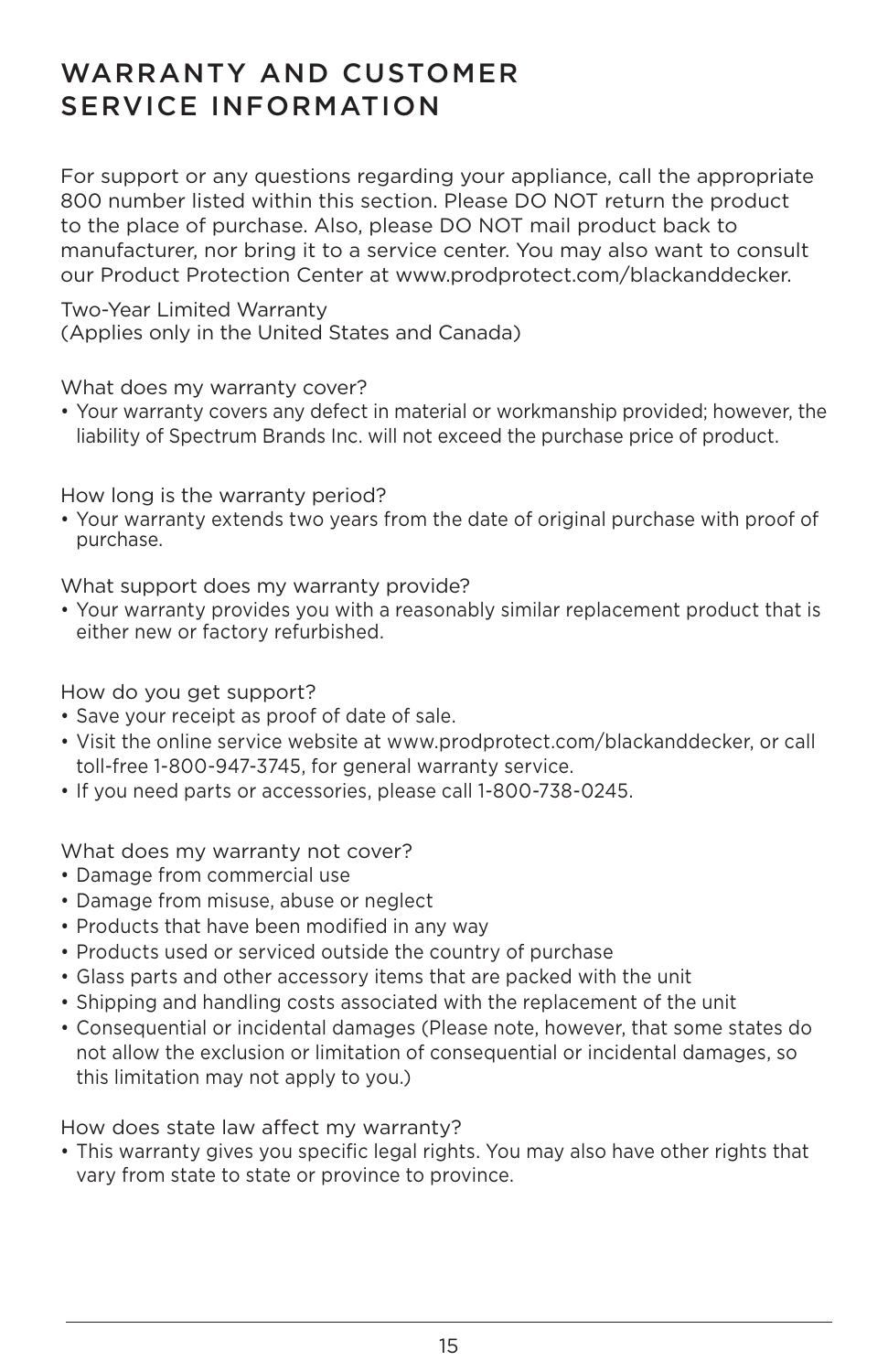# Por favor lea este instructivo antes de usar el producto. **INSTRUCCIONES IMPORTANTES DE SEGURIDAD**

Cuando se utilizan aparatos eléctricos, siempre se deben respetar las precauciones básicas de seguridad para reducir el riesgo de incendio, descarga eléctrica, y/o lesiones personales, incluyendo las siguientes:

- Lea todas las instrucciones.
- A fin de protegerse contra el riesgo de una descarga eléctrica, no sumerja la base de la licuadora, el cable ni el enchufe en agua ni en ningún otro líquido.
- Todo aparato eléctrico utilizado cerca de la presencia de los niños o por ellos mismos, requiere la supervisión de un adulto.
- Desenchufe el aparato del tomacorriente cuando no esté en uso, antes de ensamblar/ desensamblar y antes de limpiar.
- Evite el contacto con las piezas móviles.
- No opere ningún aparato eléctrico que tenga el cable o el enchufe dañado, que presente un problema de funcionamiento inadecuado o si éste se ha caído o dañado de manera alguna. Comuníquese con el área de Servicio al Cliente, llamando al número de teléfono gratuito que aparece en este manual. Este aparato contiene marcas importantes en la clavija del enchufe. Ni el enchufe accesorio ni el enchufe conector (si el enchufe esta moldeado en el cable) son aptos para ser reemplazados. Si se han dañado, el aparato
- El uso de accesorios, incluyendo frascos de vidrio para enlatado, no recomendados o que no sean vendidos por el fabricante puede ocasionar un riesgo o daños a las
- No utilice este aparato a la intemperie.
- No permita que el cable cuelgue del borde de la mesa o del mostrador ni que toque superficies calientes.
- Para reducir el riesgo de lesiones severas a las personas o daño a la licuadora, mantenga las manos y utensilios fuera de la jarra mientras la licuadora esté en funcionamiento.
- Las cuchillas tienen filo. Manéjelas con cuidado.
- Para reducir el riesgo de lesiones, nunca coloque el montaje de las cuchillas en la base sin haber enganchado la jarra debidamente en su lugar.
- Siempre opere la licuadora con la tapa en su lugar.
- No mezcle líquidos calientes.
- El aparato se debe usar sólo para el fin previsto.
- Este aparato no está diseñado para ser usado por personas (incluyendo los niños) con su capacidad física, psíquica o sensorial reducida, o con falta de experiencia o sabiduria, a menos que sean supervisadas o instruidas acerca del uso del aparato por una
- persona responsable de su seguridad. Los niños deben ser supervisados para
- No coloque sobre ni cerca de una hornilla de gas o eléctrica que esté caliente ni adentro<br>de un borno caliente
- No utilice con cuchillas dañadas.

# **CONSERVE ESTAS INSTRUCCIONES. Este aparato eléctrico es para uso doméstico solamente.**

## **ENCHUFE POLARIZADO**

Este aparato cuenta con un enchufe polarizado (un contacto es más ancho que el otro). A fin de reducir el riesgo de un choque eléctrico, este enchufe encaja en un tomacorriente polarizada en un solo sentido. Si el enchufe no entra en el tomacorriente, inviértalo y si aun así no encaja, consulte con un electricista. Por favor no trate de alterar esta medida de seguridad.

## **TORNILLO DE SEGURIDAD**

**Advertencia:** Este aparato cuenta con un tornillo de seguridad para evitar la remoción de la cubierta exterior del mismo. A fin de reducir el riesgo de incendio o de choque eléctrico, por favor no trate de remover la cubierta exterior. Este producto no contiene piezas reparables por el consumidor. Toda reparación se debe llevar a cabo únicamente por personal de servicio autorizado.

## **CABLE ÉLECTRICO**

- a) Un cable de alimentación corto es provisto para reducir los riesgos de enredarse o tropezar con un cable más largo.
- b) Existen cables de extensión disponibles y estos pueden ser utilizados si se toma el cuidado debido en su uso.
- c) Si se utiliza un cable de extensión:
- 1) La clasificación eléctrica marcada del cable de extensión debe ser, como mínimo, igual a la clasificación eléctrica del aparato;
- 2) Si el aparato es del tipo de conexión a tierra, el cable de extensión debe ser un cable de tres alambres de conexión a tierra; y
- 3) El cable debe ser acomodado de manera que no cuelgue del mostrador o de la mesa para evitar que un niño tire del mismo o que alguien se tropiece sin darse cuenta.

**Nota:** Si el cable de alimentación está dañado, por favor llame nuestro número de Servicio para el Cliente que aparece en estas instrucciones.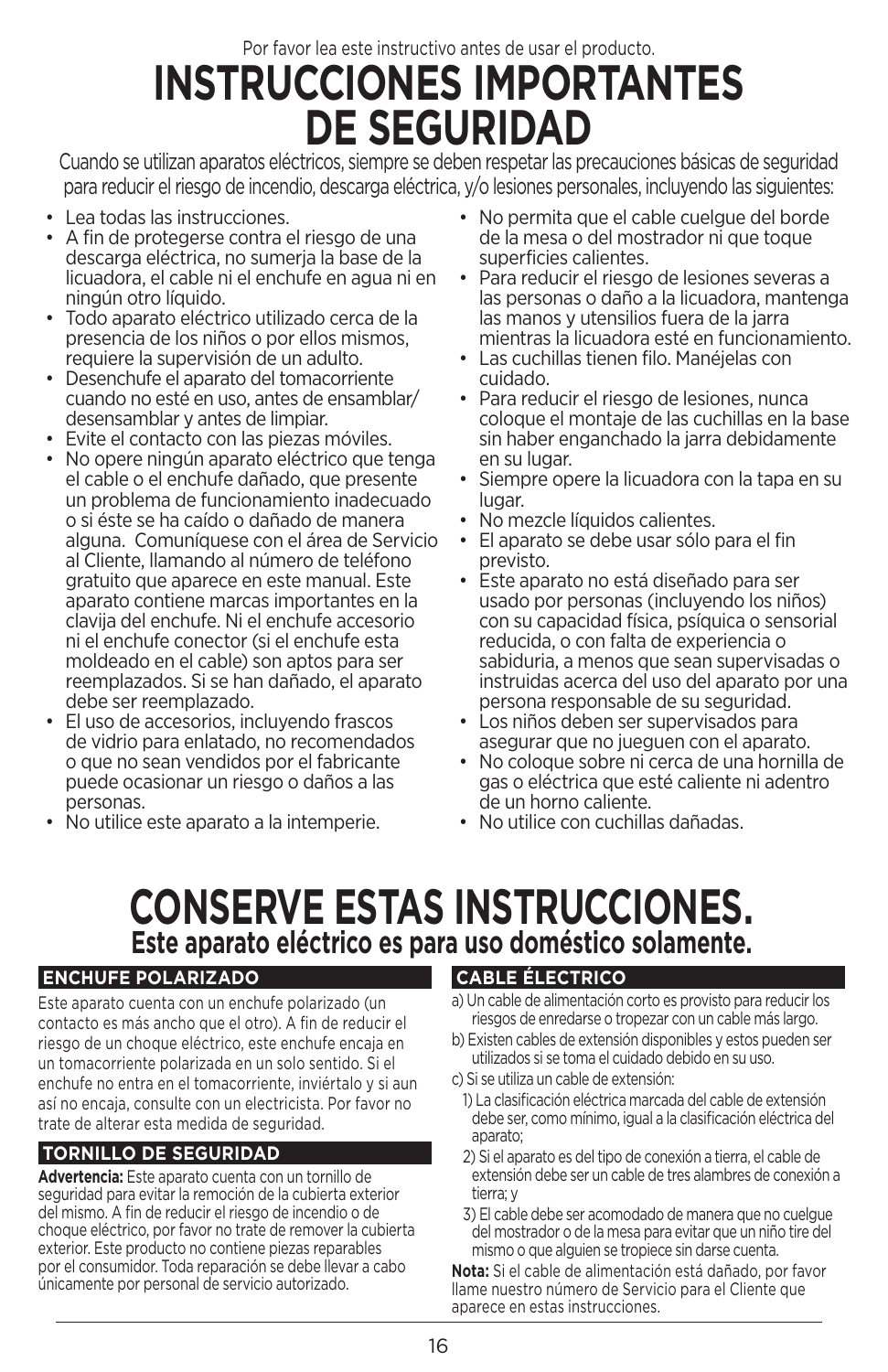#### **¡Felicitaciones por su compra del Sistema de Licuado Digital Infusor 3-en-1**

**BLACK+DECKER™!** Desde batidos deliciosos hasta sopas cremosas, el potente motor y el diseño único de la cuchilla QuadPro de la licuadora PowerCrush trabajan en conjunto para asegurar un licuado y resultados de tritruración superiores—en casa o en el camino.

## CONOZCA SU SISTEMA DE LICUADO CON INFUSOR 3-EN-1



- 1. Empujador de alimentos (pieza no. BL1350-01)
- 2. Filtro infusor (pieza no. BL1350-02)
- 3. Boquilla vertedora
- 4. Jarra mezcladora (pieza no. BL1350-03)
- 5. Botón de encendido/apagado
- 6. Panel de control digital
- 7. Base de la licuadora
- 8. Ranura del empujador de alimentos/ dispositivo para ingredientes
- 9. Base de doble apertura (pieza no. BL1350-04)
- 10. Asa
- 11. Montaje de cuchillas (pieza no. BL1130-04)
- 12. Base de la jarra (pieza no. BL1350-05)
- 13. Pies de goma antideslizantes
- 14. Almacenamiento de cable (debajo de la base)
- 15. Tapa del vaso personal (pieza no. BL1550-03)
- 16. Vaso personal (pieza no. BL1550-04)

El producto puede variar ligeramente del que aparece ilustrado*.*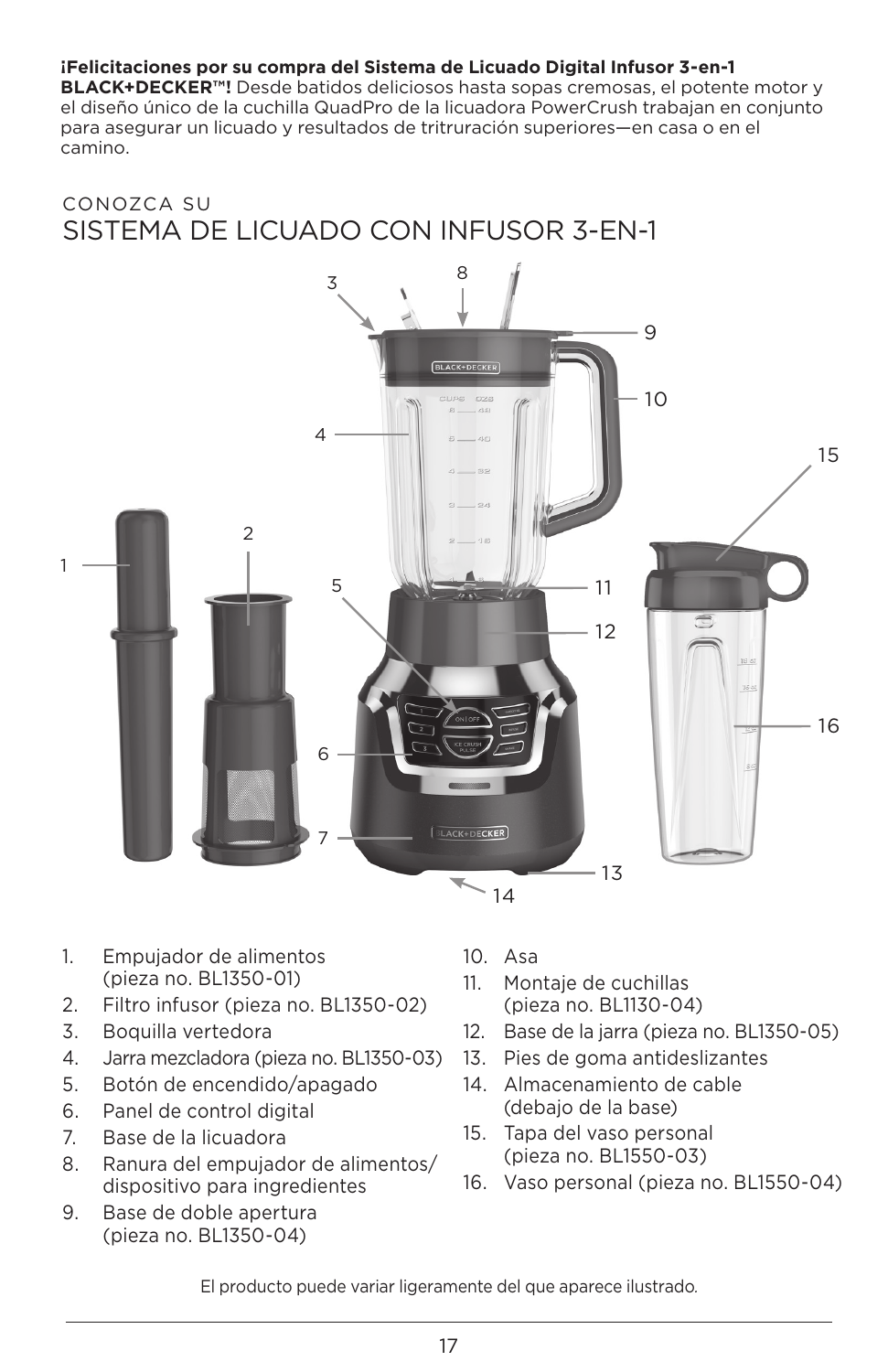# COMO USAR

Este producto es para uso doméstico solamente.

# PRIMEROS PASOS

- Retire todo material de empaque y cualquier etiqueta adherida al producto.
- Retire y conserve la literatura.
- Por favor, visite www.prodprotect.com/blackanddecker para registrar su garantía.
- Lave todas las piezas removibles según las instrucciones en la sección de CUIDADO Y LIMPIEZA de este manual.

# ENSAMBLAJE DE LA JARRA

- 1. Voltee la jarra boca abajo y colóquela de forma plana sobre el mostrador o superficie de trabajo.
- 2. Coloque el montaje de cuchillas en la apertura inferior de la jarra con las cuchillas mirando hacia abajo. (A)

## **Precaución: Las cuchillas tienen filo. Manéjelas con cuidado.**

- 3. Coloque la base de la jarra sobre la jarra y gírela hacia la derecha hasta que esté ajustada. Es importante que la base quede ajustada para evitar goteos durante el licuado.
- 4. Voltee la jarra ensamblada boca arriba.
- 5. Coloque la tapa de dos aperturas sobre la jarra.
- 6. Desenrolle el cable de alimentación del guardacable debajo de la base de la licuadora.
- 7. Coloque el montaje de la jarra en la base (B) y gire hacia la derecha para asegurar en posición.
- 8. La licuadora ya está lista para ser utilizada.

## INSTALACIÓN DEL DISPOSITIVO INFUSOR DENTRO DE LA JARRA

- 1. Ensamble el montaje de la jarra se fun se describe anteriormente.
- 2. Coloque el filtro infusor completamente hacia abajo en la base de la jarra, acomodando las ranuras en el borde inferior del filtro con estrías en la parte interior inferior de la jarra. (C)
- 3. Coloque la base de doble apertura en la jarra.
- 4. Abra la ranura del empujador de alimentos/dispositivo de ingredientes e inserte el empujador. (D).
- 5. La licuadora con infusor ahora está lista para usar.







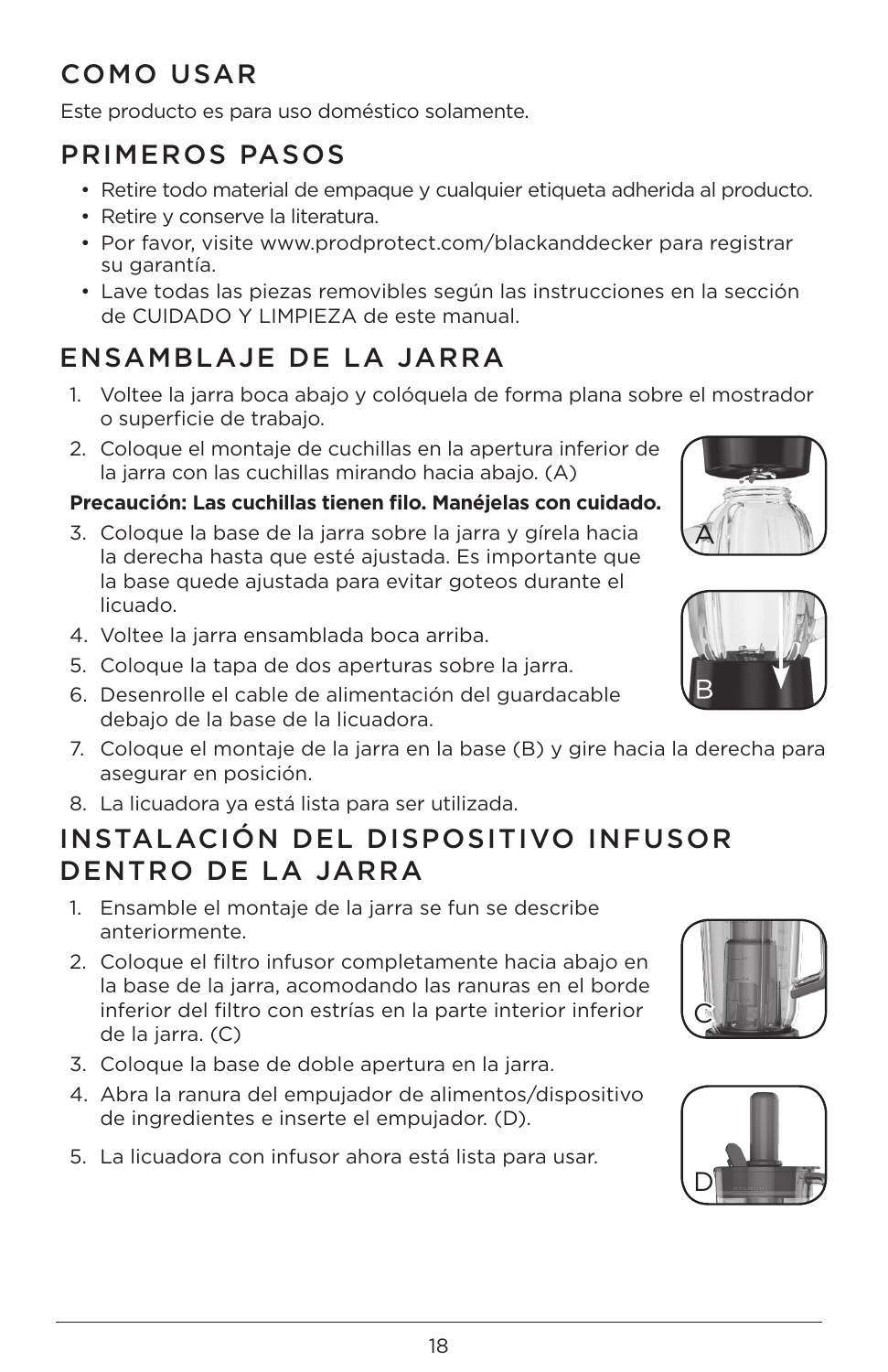# USO DE SU DISPOSITIVO INFUSOR

## **Importante: El aparato siempre debe tener la tapa colocada en su lugar cuando esté en uso.**

## **Precaución:No coloque la jarra en la base cuando el motor esté funcionando. Precaución: No mezcle líquidos calientes.**

## **Nota: No licue ingredientes congelados en el filtro del infusor.**

- 1. Asegúrese de que el aparato esté apagado.
- 2. Coloque el filtro infusor completamente hacia abajo en la base de la jarra.
- 3. Coloque la tapa sobre la jarra, asegurándose de que la boquilla esté cerrada.
- 4. Vierta la cantidad deseada de agua en la ranura del empujador de alimentos/dispositivo de ingredientes.

**Precaución:** No llene pasado de la marca máxima de llenado.

- 5. Coloque los ingredientes a ser infundidos dentro del filtro a través de la ranura del empujador de alimentos/dispositivo de ingredientes.
- 6. Coloque el empujador dentro de la ranura del empujador de alimentos/ disposivo de ingredientes.
- 7. Enchufe el cable a un tomacorriente. Presione el botón de encendido/ apagado (ON/OFF). La luz digital se debe iluminar sólida para indicar que la licuadora está en el modo de espera. Si no se presiona ningún botón, la unidad se apagará automáticamente después de 2 minutos.

**Nota:** No deje la licuadora desatendida cuando esté en uso. Mantenga una mano sobre el empujador de alimentos constantemente.

8. Seleccione la función de infusión.

**Nota:** No hay necesidad de seleccionar una velocidad debido a que la función de infusión contiene una velocidad preprogramada.

- 9. Cuando licue, empuje los ingredientes completamente hacia abajo con el empujador para asegurar que todos los ingredientes estén mezclados adecuadamente.
- 10. Retire el empujador de alimentos para añadir ingredientes mientras la licuadora está en funcionamiento. Añada los ingredientes a través del orificio (E).

**Importante:** No retire la tapa mientras la licuadora esté funcionando.



- 11. Cuando termine el ciclo de licuado, presione el botón de encendido/apagado. Asegúrese de que las cuchillas hayan parado de girar antes de intentar retirar la jarra de de la base (vea la sección de resolución de problemas para cualquier problema que surja).
- 12. Desenchufe la licuadora.
- 13. Para retirar el montaje de jarra: Sujete ambas, la jarra y el asa y gírelas juntas hacia la izquierda. Luego álcelas para sacarlas.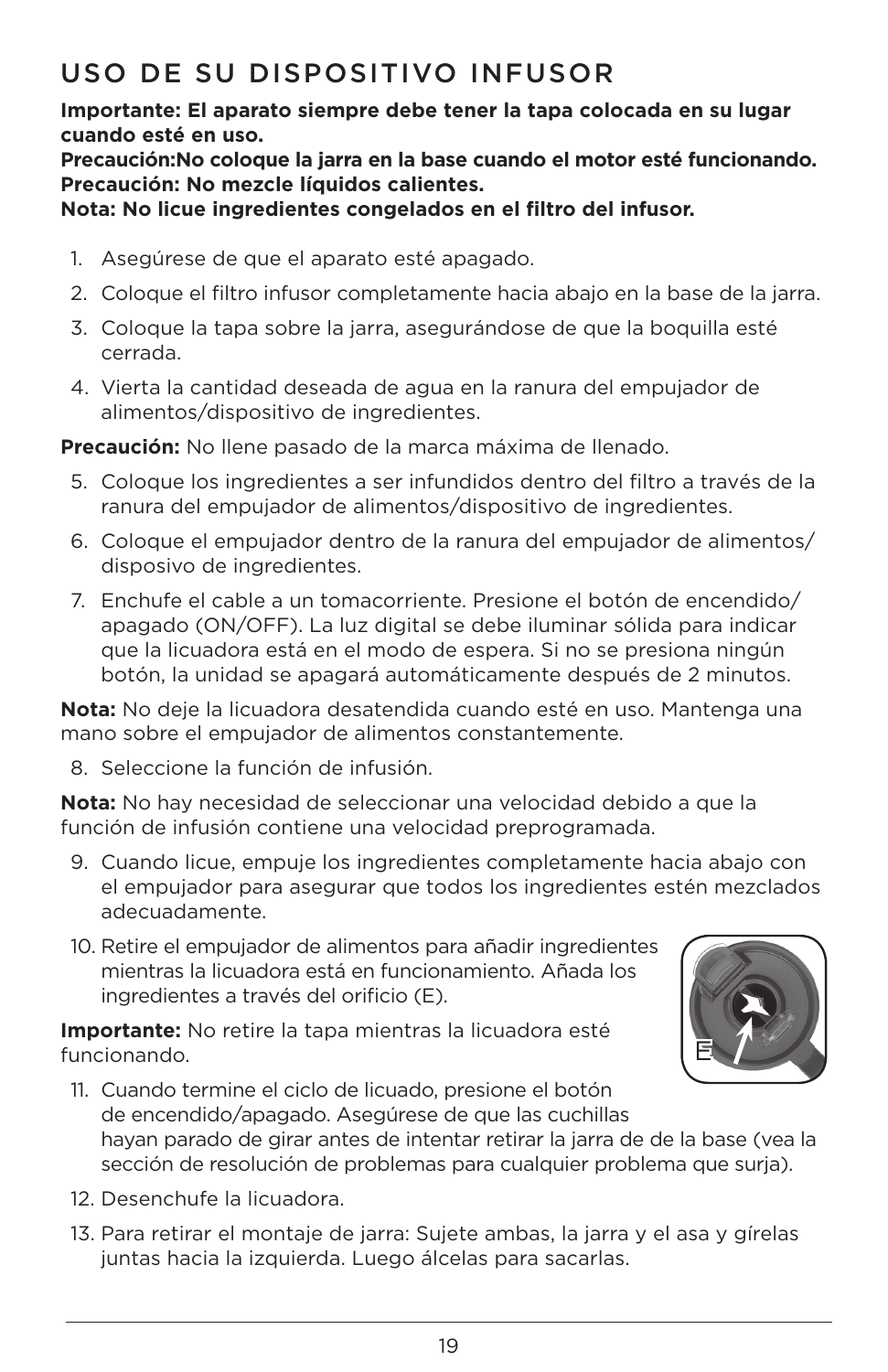14. Retire el empujador, cierre la ranura del empujador de alimentos/ dispositivo para ingredientes, abra la boquilla vertedora y sirva.

**Nota:** No retire el filtro infusor antes de servir.

15. Siempre desenchufe el aparato cuando no esté en uso.

# USO DE SU LICUADORA (SIN EL DISPOSITIVO INFUSOR)

#### **Importante: La licuadora siempre debe tener la tapa colocada en su lugar cuando está en uso.**

**Precaución: No coloque la jarra en la base cuando la licuadora está en uso. Precaución: No mezcle líquidos calientes.** 

- 1. Asegúrese de que el aparato esté apagado (OFF).
- 2. Coloque los ingredientes en la jarra. Para obtener mejores resultados, añada los ingredientes en el orden siguiente:
	- a. Líquidos b. Polvos c. Alimentos suaves d. Alimentos duros e. Cubos de hielo último

**Consejo:** Cuando utilice frutas congeladas, no es necesario añadir hielo.

- 3. Coloque la tapa sobre la jarra; asegúrese de que la boquilla vertedora y la ranura para los ingredientes estén cerradas.
- 4. Enchufe el cable de alimentación a un tomacorriente. Presione el botón de encendido/apagado (ON/OFF). La luz digital debe iluminarse de un color sólido para indicar que la licuadora está en el modo de espera (STANDBY). Después de 2 minutos, la unidad se apagará automáticamente si no se ha presionado ningun botón.

**Nota:** No deje la licuadora desatendida cuando esté en uso. Cuando utilice alimentos duros, tal como el hielo o el queso, mantenga una mano sobre la tapa para mantener la licuadora en su lugar.

5. Seleccione la velocidad que mejor se acomoda a la tarea que desee realizar (consulte la TABLA DE VELOCIDADES).

**Importante:** No mantenga presionado el botón de velocidad. Simplemente presione la velocidad deseada, observe y presione el botón de encendido/ apagado (ON/OFF) cuando se alcanza la consistencia deseada. Mantener el botón presionado por más de 30 segundos, causará que la licuadora produzca un error, con la luz parpadeando rápidamente. Apague la unidad para reiniciar.

6. Para licuar mezclas espesas, tal como batidos de frutas y de leche, use el botón de pulso/triturar hielo (PULSE/Ice Crush) por varios segundos y luego suéltelo. Repita para mezclar los ingredientes y luego haga funcionar continuamente hasta que los alimentos alcancen la consistencia deseada. El soltar el botón de pulso detiene el licuado y la unidad regresa al modo de espera (STANDBY). Usted puede usar una espátula o un utensilio para mover los ingredientes y la mezclas espesas alrededor del interiror de la jarra, pero sólo después de haber detenido el funcionamiento de la licuadora. Apague la licuadora antes de usar un utensilio.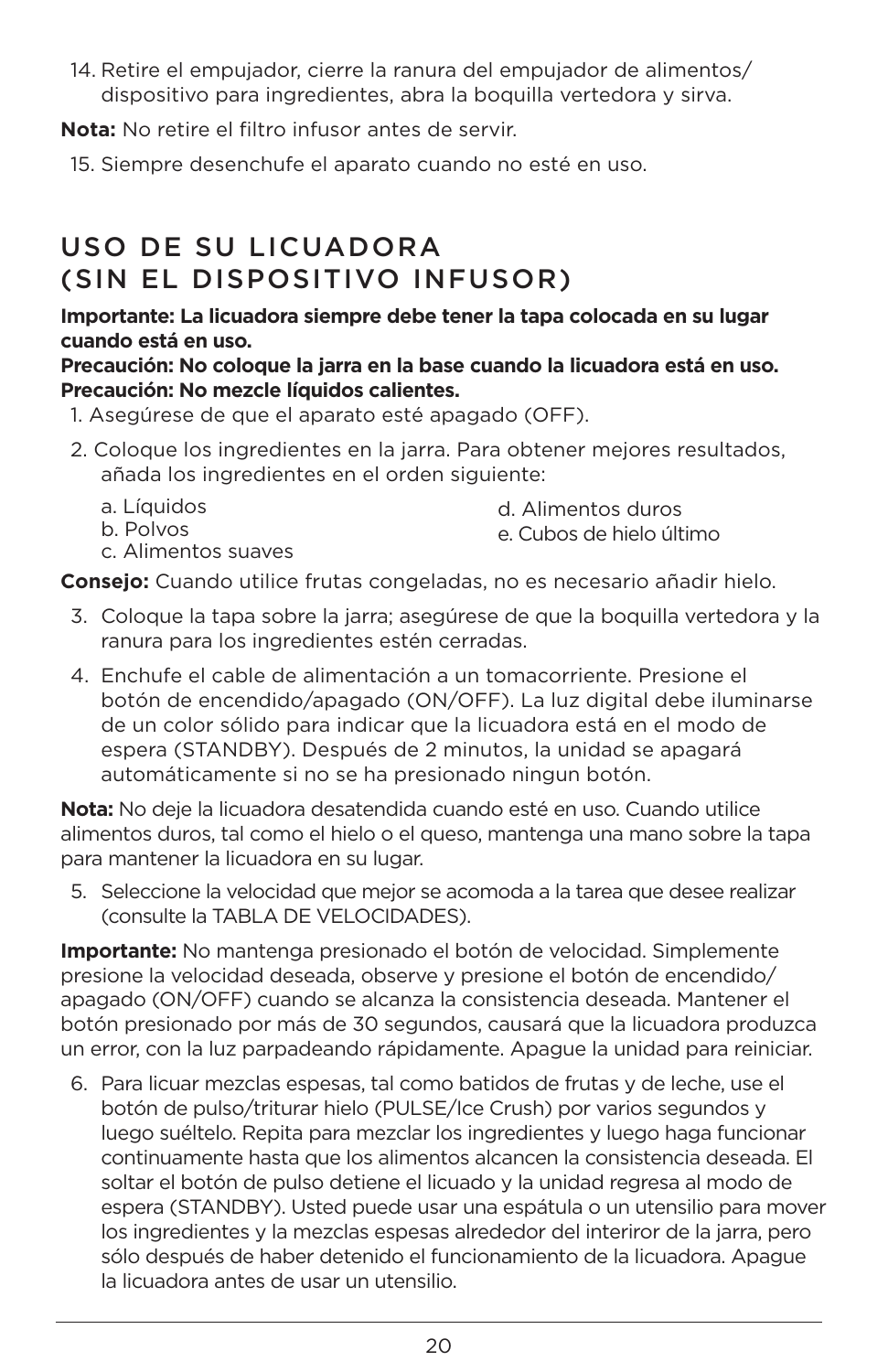7. Abra la ranura para ingredientes para añadir los ingredientes mientras la licuadora está funcionando. Deje caer los ingredientes a través de la apertura. (F)

**Importante:** No retire la tapa mientras la licuadora esté funcionando.



- 8. Cuando haya terminado, presione el botón de encendido/apagado (ON/OFF) para detener el ciclo de licuado. Asegúrese de que las cuchillas se hayan detenido completamente antes de intentar retirar la jarra de la base (consulte la Tabla de Resolución de Problemas si tiene algún problema).
- 9. Presione el botón de encendido/apagado (ON/OFF) para apagar y desenchufar la licuadora.
- 10. Para retirar el montaje de jarra: Sujete ambas, la jarra y el asa y gírelas juntas hacia la izquierda. Luego álcelas para sacarlas.
- 11. Abra la boquilla vertedora para servir.

**Nota:** La unidad se apagará después de 2 minutos de Inactividad.

12. Siempre desenchufe el aparato cuando no esté en uso.

# USO DE LAS FUNCIONES PREPROGRAMADAS

- Llene la jarra ensamblada con los ingredientes deseados.
- Coloque la jarra de dos aperturas sobre la jarra.
- Coloque la jarra sobre la base.
- Presione el botón preprogramado deseado. La licuadora licuará y mezclará las siguientes recetas con solo presionar un botón:
	- Batido cremosos: 35 segundos para licuar frutas y vegetales a una consistencia suave.
	- Infusión: Cree agua infundida en segundos
	- Agitar/Mezclar: Cree deleites de hielo, espesos, suaves y cremosos o use para combinar otros ingredientes.

# USO DE SU VASO PERSONAL

**Precaución:** No licue ingredientes calientes en el vaso personal.

1. Coloque la jarra personal sobre uno superficie plana con el extremo abierto mirando hacia arriba. Llene el vaso con los ingredientes. No llene de ingredientes pasado de la línea de llenado Max.

**Nota:** Para mejores resultados, añada los ingredientes en el orden siguiente:

- a. Ingredientes congelados
- d. Polvos

b. Ingredientes frescos

e. Verduras de hoja

c. Yogures

- f. Líquidos
- 2. Coloque el montaje de cuchillas en la apertura del vaso con las cuchillas hacia abajo.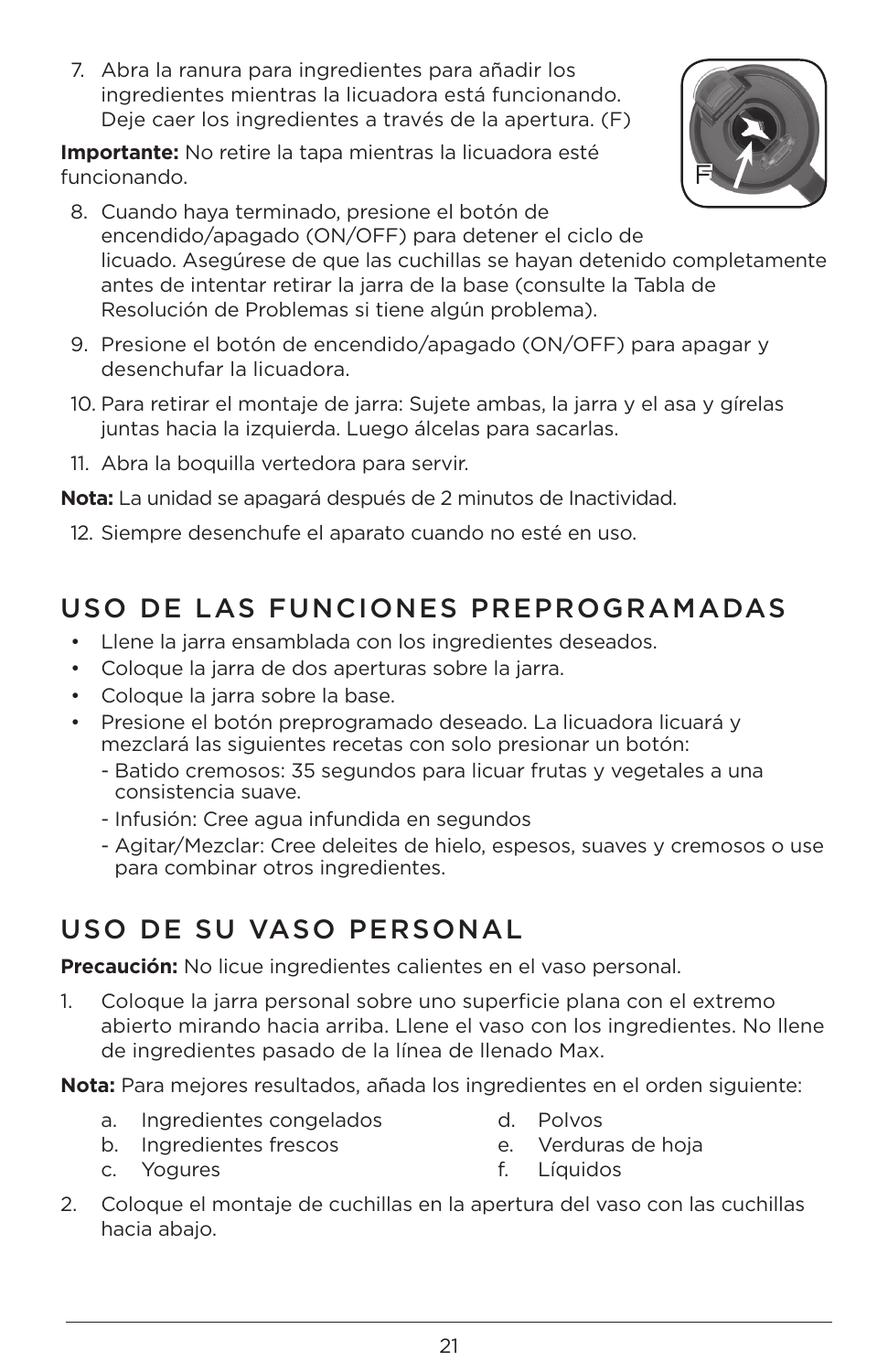- 3. Coloque la base del vaso sobre el vaso y gire hacia la derecha hasta que esté ajustada. Es importante adjustar la base para prevenir goteos durante el licuado.
- 4. Invierta el vaso personal, colóquelo en la base de la licuadora y gírelo.
- 5. Seleccione la velocidad 1 ó use la función de pulso/triturar hielo (PULSE/Ice Crush) para licuar a la consistencia deseada.
- 6. Una vez que haya terminado el ciclo de licuado, retire el vaso personal sujetando la base del vaso y girándola hacia la izquierda, luego álcelo fuera de la base de la licuadora. Invierta el vaso y colóquelo sobre una superficie plana.

**Nota:** Siempre asegúrese de que las cuchillas se hayan detenido completamente antes de retirar el vaso.

**Importante:** Si el vaso se traba en la base o comienza a aflojarse de la base, siga estos pasos:

- a. Desenchufe la unidad.
- b. Gire el vaso hacia la derecha para ajustarlo en la base
- 7. Retire la base del vaso girándolo hacia la izquierda. Luego retire cuidadosamente el montaje de cuchillas.
- 8. Coloque la tapa del vaso personal sobre el vaso y disfrute de sus deliciosas bebidas en el camino.

## **Precaución: Las cuchillas tienen filo. Manéjelas con cuidado.**

## CONSEJOS Y TRUCOS PARA LICUAR

- Corte los alimentos en trozos de no más de **¾** de pulgada antes de introducirlos en la licuadora.
- Cuando prepare alimentos que contienen varios tipos de ingredientes, siempre añada primero los ingredientes líquidos cuando utilice la jarra de capacidad completa y añádalos por último cuando utilice el vaso personal.
- Si los ingredientes salpican en las paredes de la jarra o si la mezcla es demasiado espesa, presione el botón de encendido/apagado (ON/OFF) para apagar el aparato. Retire la tapa y use una espátula de plástico para raspar las paredes de la jarra y redistribuir los alimentos empujándolos hacia las cuchillas. Vuelva a colocar la tapa y continue licuando.
- Para hacer migas de pan o mezclar ingredientes secos, asegúrese de que la jarra y el ensamble de cuchillas estén completamente secos.
- La función de pulso/triturar hielo (PULSE/Ice Crush) ayuda cuando es necesario usar impulsos cortos de potencia, como cuando se está preparando batidos espesos o licuados de leche. No use la función de pulso por más de 10 segundos a la vez. Suelte el botón de pulso/triturar hielo (PULSE/Ice Crush) regularmente; permita que la licuadora descanse por un momento, luego continue su funcionamiento.
- No haga funcionar la licuadora por mas de 1 **½** minutos al mismo tiempo.
- No use la licuadora si la jarra está astillada o rajada.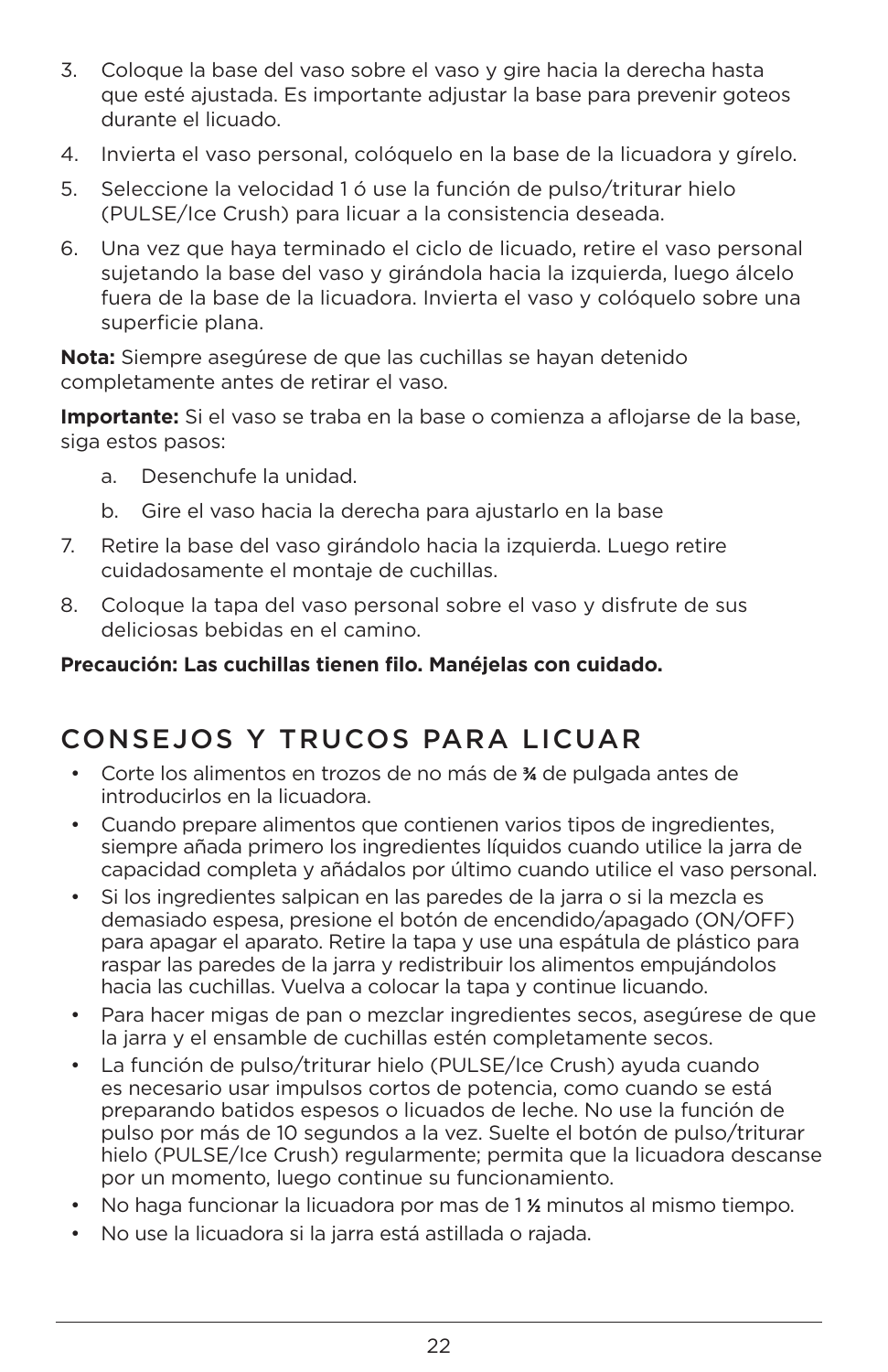- Sirve de ayuda empezar el proceso de batido en la velocidad más baja y, si fuera necesario, ir aumentado la velocidad de manera progresiva.
- Para detener el ciclo de licuado en el momento deseado, presione el botón de encendido/apagado (ON/OFF).
- Siempre utilice la licuadora on la tapa colocada en la jarra.
- No almacene alimentos en la jarra.
- No llene la licuadora en exceso (la licuadora funciona más eficiente con cantidades menores).

## **NO INTRODUZCA NINGUNO DE ESTOS PRODUCTOS EN LA LICUADORA:**

- Líquidos calientes
- Pedazos grandes de alimentos congelados
- Alimentos duros como nabos, boniatos/batatas o papas
- Huesos
- Salami o chorizo curado
- Claras de huevo
- Masa
- Carnes

## GUÍA DE LAS VELOCIDADES Y FUNCCIÓNES

| <b>Función</b>                | Tipo de alimento                        | Ajuste de velocidad                                                                                                                                                          |
|-------------------------------|-----------------------------------------|------------------------------------------------------------------------------------------------------------------------------------------------------------------------------|
| 1                             | Agitar<br>Mezclar<br><b>Hacer Migas</b> | Preparar aderezos para ensaladas.<br>Mezclar ingredientes para<br>alimentos horneados.<br>Hacer migas: galletica, cereal, pan.<br>Licúe en el vaso de porción<br>individual. |
| $\overline{2}$                | Picar<br>Batir<br>Licuar                | Picar frutas, vegetales.<br>Batir crema o mantequilla.<br>Licuar batidos, salsas.                                                                                            |
| 3                             | Aderezos<br>Mezclas<br><b>Dips</b>      | Hacer puré de frutas y vegetales.<br>Licuar batidos de leche y<br>malteadas.<br>Rallar quesos duros y coco.                                                                  |
| Pulso/Triturar<br>Hielo       | Pulso<br>Hielo                          | Presionar el botón de pulso hasta<br>alcanzar la consistencia deseada.<br>Triturar hielo a una textura de nieve.                                                             |
| 35 segundos<br>Batido Cremoso | <b>Batidos Cremosos</b>                 | Función preprogramada                                                                                                                                                        |
| Infusión                      | Agua infundida                          | Función preprogramada                                                                                                                                                        |
| Mezclar/<br>Licuados          | Mezclar<br>Licuados de leche            | Función preprogramada                                                                                                                                                        |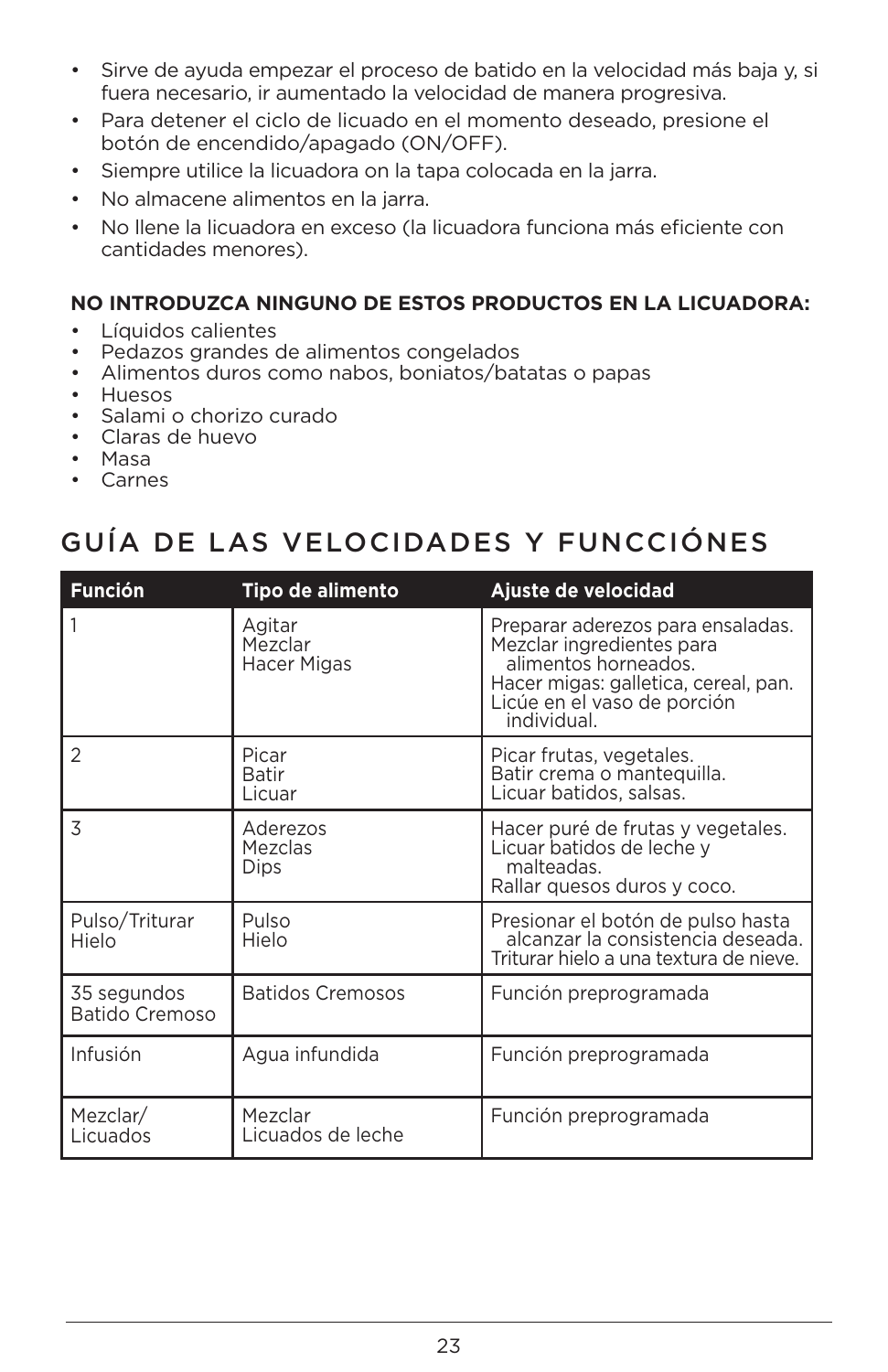# CUIDADO Y LIMPIEZA

Este producto no contiene piezas que puedan ser reparadas por el consumidor. Para servicio, acuda a personal de servicio calificado.

- 1. Antes de limpiar, apague y desenchufe el aparato.
- 2. Para retirar el montaje de jarra: Sujete ambas, la jarra y el asa y gírelas juntas hacia la izquierda. Luego álcelas para sacarlas.
- 3. Retire la jarra girándola hacia la izquierda hasta que se afloje.
- 4. Retire el ensamble de cuchillas.

## **Precaución: Las cuchillas están afiladas. Manéjelas con cuidado.**

- 5. Retire la tapa.
- 6. Lave las piezas removibles, incluyendo el vaso personal y la mini jarra a mano o en la máquina lavaplatos. Coloque la jarra en la rejilla inferior y el resto de las piezas sólo en la rejilla superior.

# CONSEJOS DE LIMPIEZA:

- Para una limpieza rápida, combine 1 taza de agua tibia y una gota de detergente líquido para fregar en la jarra.
- Tape y licúe en la velocidad 2 por un aproximado de 30 segundos.
- Deseche la mezcla de líquido y enjuáguela bien.

## **Importante:**

- No coloque las piezas de la jarra en líquidos que están hirviendo.
- No sumerja la base en ningún líquido. Limpie la base con un paño húmedo y séquela por completo.
- Remueva las manchas difíciles frotandolas con un paño húmedo y un limpiador que no sea abrasivo.

**Nota:** Si los líquidos se derraman sobre la base, límpiela con un paño húmedo y séquela por completo. No use almohadillas de metal o limpiadores ni en las piezas ni en el acabado.

# RESOLUCIÓN DE PROBLEMAS/FALLAS

| <b>PROBLEMA</b>                                      | <b>CAUSA POSIBLE</b>                                             | <b>SOLUCIÓN</b>                                                                                                |
|------------------------------------------------------|------------------------------------------------------------------|----------------------------------------------------------------------------------------------------------------|
| La licuadora se<br>detiene/pasa al<br>modo de espera | El tiempo de duración<br>del licuado es más de 2.5<br>minutos.   | Vuelva a seleccionar el ajuste<br>de velocidad adecuado para<br>comenzar el licuado.                           |
| La luz parpadea<br>rápidamente                       | El botón se ha mantenido<br>presionadopor más de<br>30 segundos. | Presione el botón de encendido/<br>apagado (On/Off) dos veces<br>para apagar y volver a encender<br>la unidad. |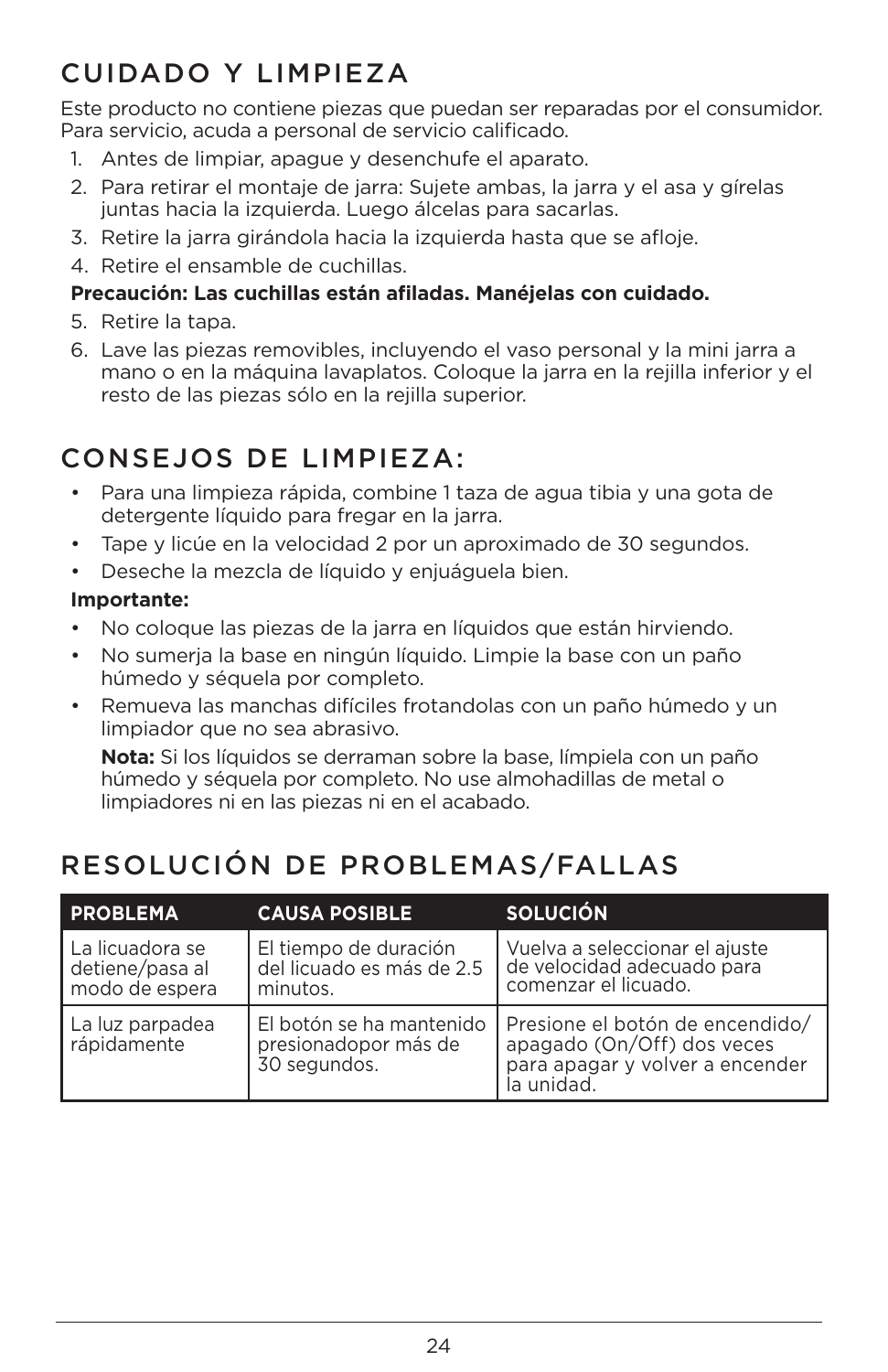# RECETAS

## **BATIDO DE MANTEQUILLA DE MANÍ Y MERMELADA**

Porciones: 2 Tamaño de la porción: 16 onzas

> 1/2 taza de leche de almendra 1/2 taza de yogur griego natural 1/2 de un plátano grande 1 taza de fresas (aproximadamente 5 fresas grandes) 2 cucharadas de mermelada de fresas sin azúcar 2 cucharadas de mantequilla de maní 2 cucharaditas de semillas de lino 1 taza de hielo

1. Coloque los ingredientes en la licuadora en el orden en que aparecen.

2. Coloque la tapa en la jarra y presione el botón de encendido/apagado (ON/OFF). Seleccione la función para batido (Smoothie). La licuadora mezclará y licuará automáticamente los ingredientes.

**Nota:** Utilice la función para batido (Smoothie) una segunda vez para crear un batido más cremoso.

3. Vierta dentro de los dos vasos de vidrio grandes y vierta por encima mantequilla de maní en forma de remolino.

#### **Batido de Mermelada de Frambuesas y Mantequilla de Maní**

¿Prefiere las frambuesas? Sustituya la mermelada de fresas por mermelada de frambuesas y las fresas por 1/2 taza de frambuesas frescas. Siga las instrucciones anteriores.

#### **Mermelada de Uvas y Batido de Mantequilla de Maní**

¿Prefiere la mermelada de uvas? Sustituya la mermelada de fresas por mermelada de uvas, las fresas por 1 taza de uvas rojas frescas y reduzca la mantequilla de maní a 1 cucharada. Siga las instrucciones anteriores.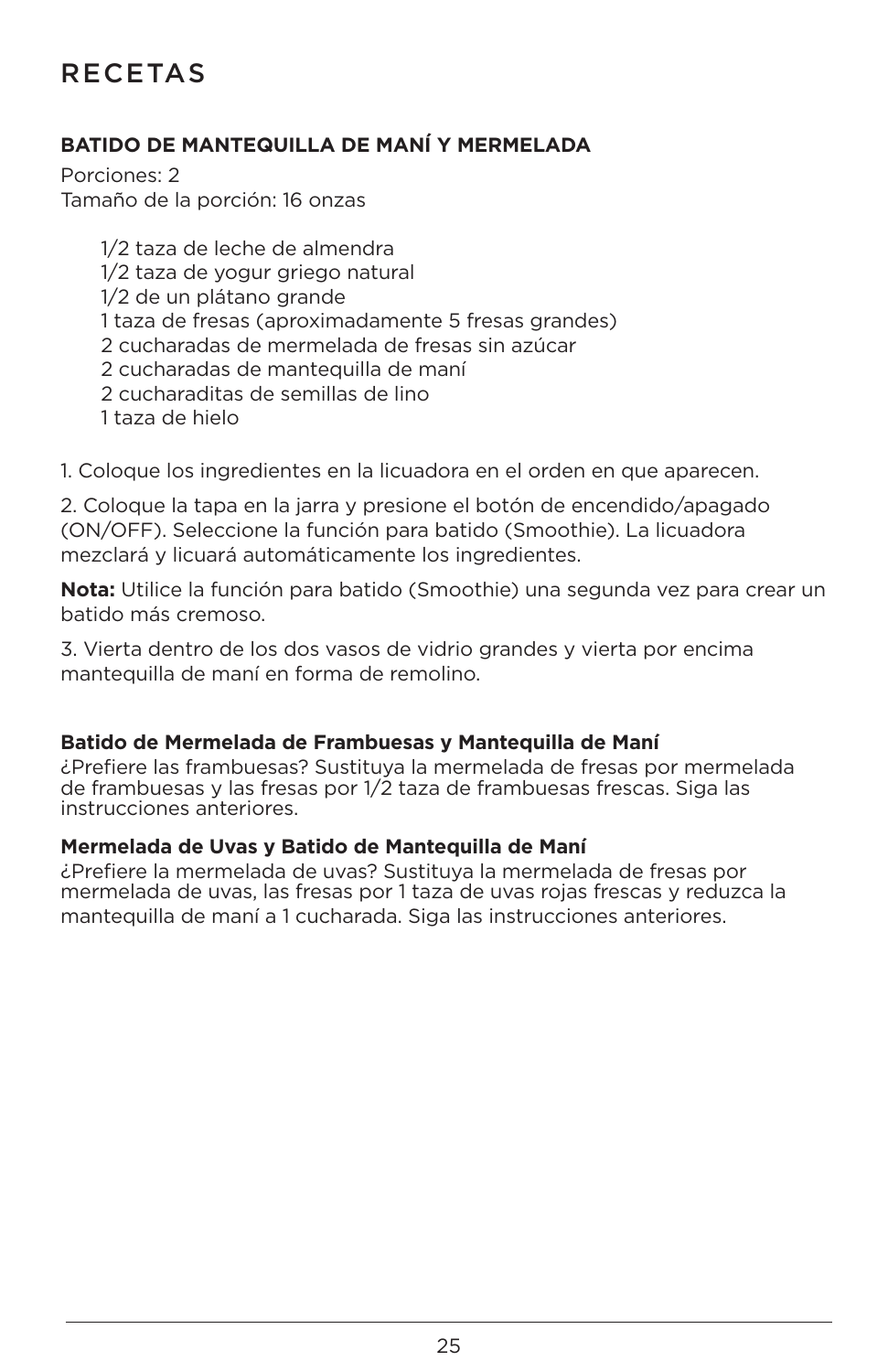### **LIMONADA SIMPLE**

Porciones: 3 Tamaño de la porción: 8 oz.

> 3 tazas de agua fría 1/3 taza de azúcar 2 limones: sin pelar, lavados y cortados en seis secciones Rebanadas de limón adicionales para adornar (opcional)

1. Con el filtro del infusor en la base de la jarra licuadora, coloque la tapa sobre el infusor.

2. En una taza de medir, revuelva el agua y el azúcar. Vierta la mezcla dentro de la ranura del empujador.

3. Trabajando en tandas, añada los limones. Seleccione la función "Infuse" (infusión) y presione la piezas de limón con el empujador.

4. Cierre la ranura del empujador y abra la boquilla vertedora para servir.

5. Sirva con hielo y adorne con rebanadas de limón.

## **Limonada de Arándano Azul**

Déle vida a esta simple limonada, añadiendo 6 onzas de arándanos azules frescos dentro de la ranura del empujador (después del paso 3) y seleccionado la función de infusión (Infuse) una segunda vez. Siga el resto de las instrucciones.

## **Limonada de Melocotón (o Durazno)**

Convierta esta simple limonada en una limonada de melocotón, añadiendo 1 melocotón mediano (semilla extraída y cortado en cuartos) dentro de la ranura del empujador (después del paso 3) y seleccionado la función de infusión (Infuse) una segunda vez. Siga el resto de las instrucciones.

## **BATIDO TROPICAL DE PIÑA**

Porciones: 2 Tamaño de la porción: 16 oz.

- 1/2 taza de agua de coco
- 1/2 taza de yogur griego natural
- 1/2 de un plátano grande
- 1/2 taza de pedazos de piña
- 2 naranjas mandarinas frescas, peladas

1 albaricoque, semillas extraídas 1/4 de un aguacate grande 2 cucharaditas de semillas de

chía

1 taza de hielo

1. Coloque los ingredientes en la jarra de la licuadora en el orden en que aparecen.

2. Coloque la tapa sobre la jarra y presione el botón de encendido/apagado (ON/OFF). Seleccione la función para batido (Smoothie). La licuadora mezclará y licuará automáticamente los ingredientes.

**Nota:** Utilice la función para batido (Smoothie) una segunda vez para crear un batido más cremoso.

3. Vierta en dos vasos grandes y cubra con piña adicional.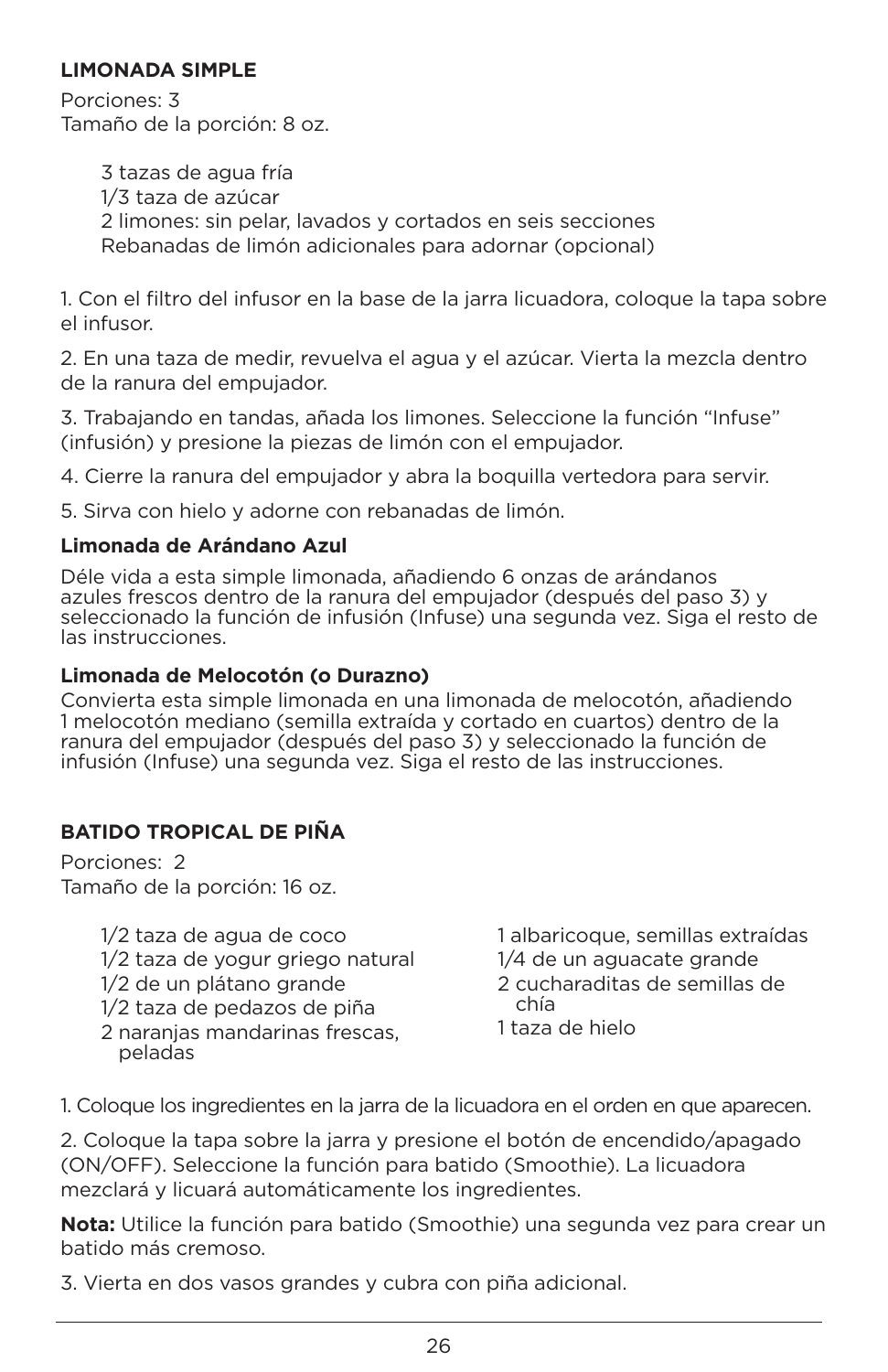## **AGUA DE COCO Y MELÓN CANTALOUP**

Porciones: 4 Tamaño de la porción: 8 oz.

> 1 litro de agua de coco y lima 1 1/4 taza de melón cantaloup fresco, cortado en cubos

1/2 pepino grande (sin pelar), lavado y rebanado (alrdedor de 1 taza)

1. Con el filtro del infusor colocado en la base de la jarra licuadora, coloque la tapa sobre el infusor.

2. Vierta el agua de coco en la ranura del empujador y trabajando en tandas, añada el melón cantaloup y el pepino.

3. Seleccione la función de infusión (Infuse) y empuje los ingredientes hacia abajo con el empujador para mezclarlos.

4. Cierre la ranura del empujador y abra la boquilla vertedora para servir.

5. Sirva con hielo y adorne con rebanadas de pepino.

## **Agua de Sandía, Melón Cantaloup y Coco**

Prepare esta bebida dulce, ligera y refrescante sustituyendo el pepino por 1 1/2 tazas de sandía, cortada en cubos. Siga el resto de las instrucciones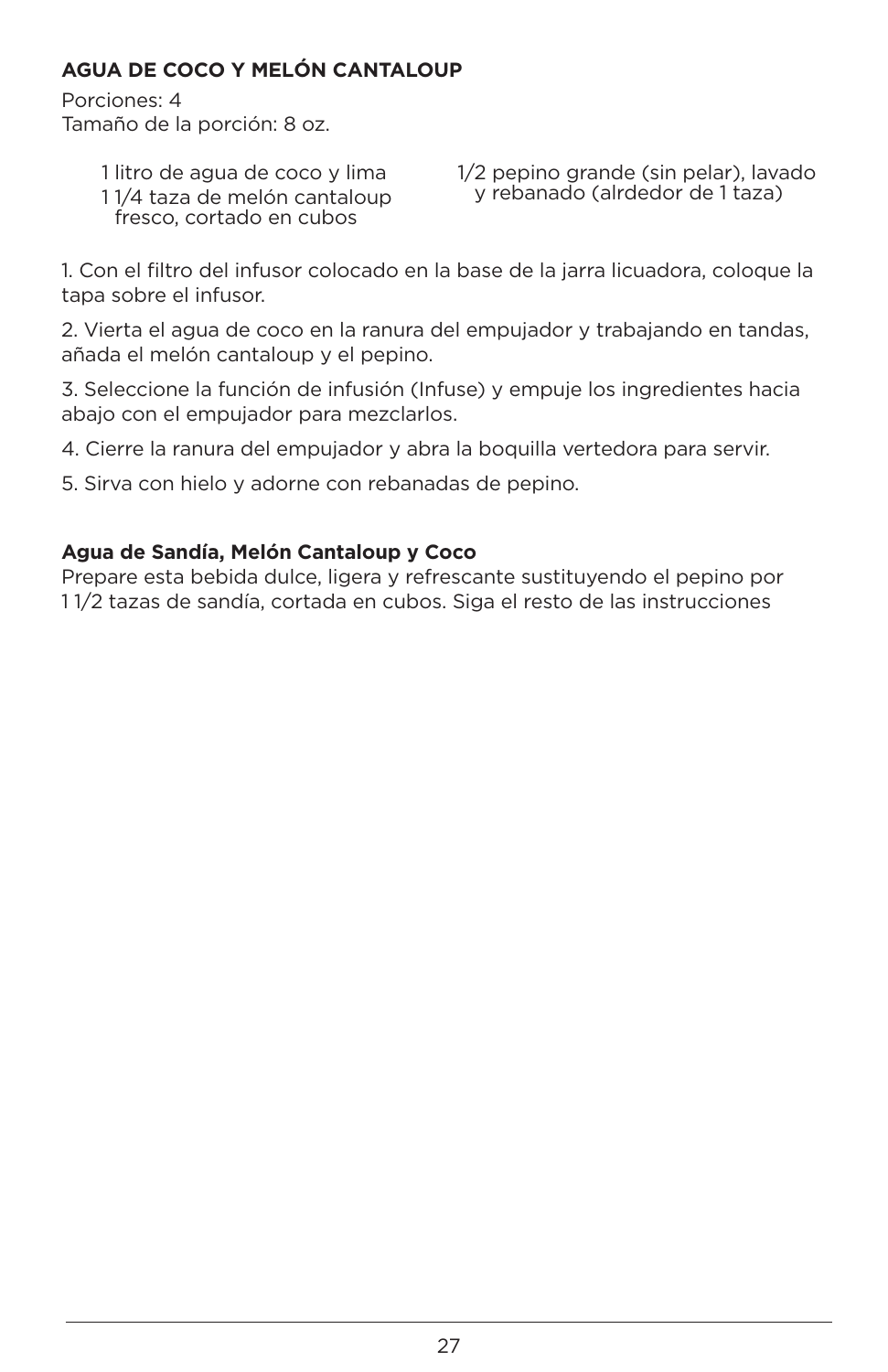## **AGUA CON GAS DE MENTA Y LIMA**

Porciones: 2 Tamaño de la porción: 8 oz.

> 2 tazas de agua con gas 1/3 pepino grande (sin pelar), lavado y rebanado (alrededor de 3/4 taza) 1 lima (sin pelar), lavada y cortada en seis secciones

1/2" nudo de jengibre (sin pelar) 1/3 taza de menta fresca, empacada ligeramente suelta (tallos incluidos)

1. Con el filtro del infusor colocado en la base de la jarra licuadora, coloque la tapa sobre el infusor.

2. Vierta el agua dentro de la ranura del empujador y trabajando en tandas, añada el pepino, la lima y el jengibre.

3. Seleccione la función de infusión (Infuse) y empuje los ingredientes hacia abajo con el empujador para mezclarlos. Repita el procedimiento con el resto de los ingredientes, añadiendo por último la menta en la ranura del empujador.

**Nota:** No añada la menta hasta el final, de lo contrario la menta se volverá amarga.

4. Cierre la ranura del empujador y abra la boquilla vertedora para servir.

5. Sirva con hielo y adorne con las rebanadas de pepino y la menta.

## **Agua con Gas de Kiwi, Frambuesas y Menta**

Realce el sabor del agua con gas preparada anteriormente con kiwi y frambuesas frescas. Omita el jengibre y añada 2 kiwis (pelados y cortados en cuartos) y 1/3 taza de frambuesas frescas en la ranura del empujador después de la lima. Siga el resto de las instrucciones.

## **Agua con Gas de Fresas y Menta**

Las fresas y la menta son la perfecta combinación dulce. Omita el jengibre y añada 1 taza de fresas frescas (cortadas a la mitad) en la ranura del empujador después de la lima. Siga el resto de las instrucciones.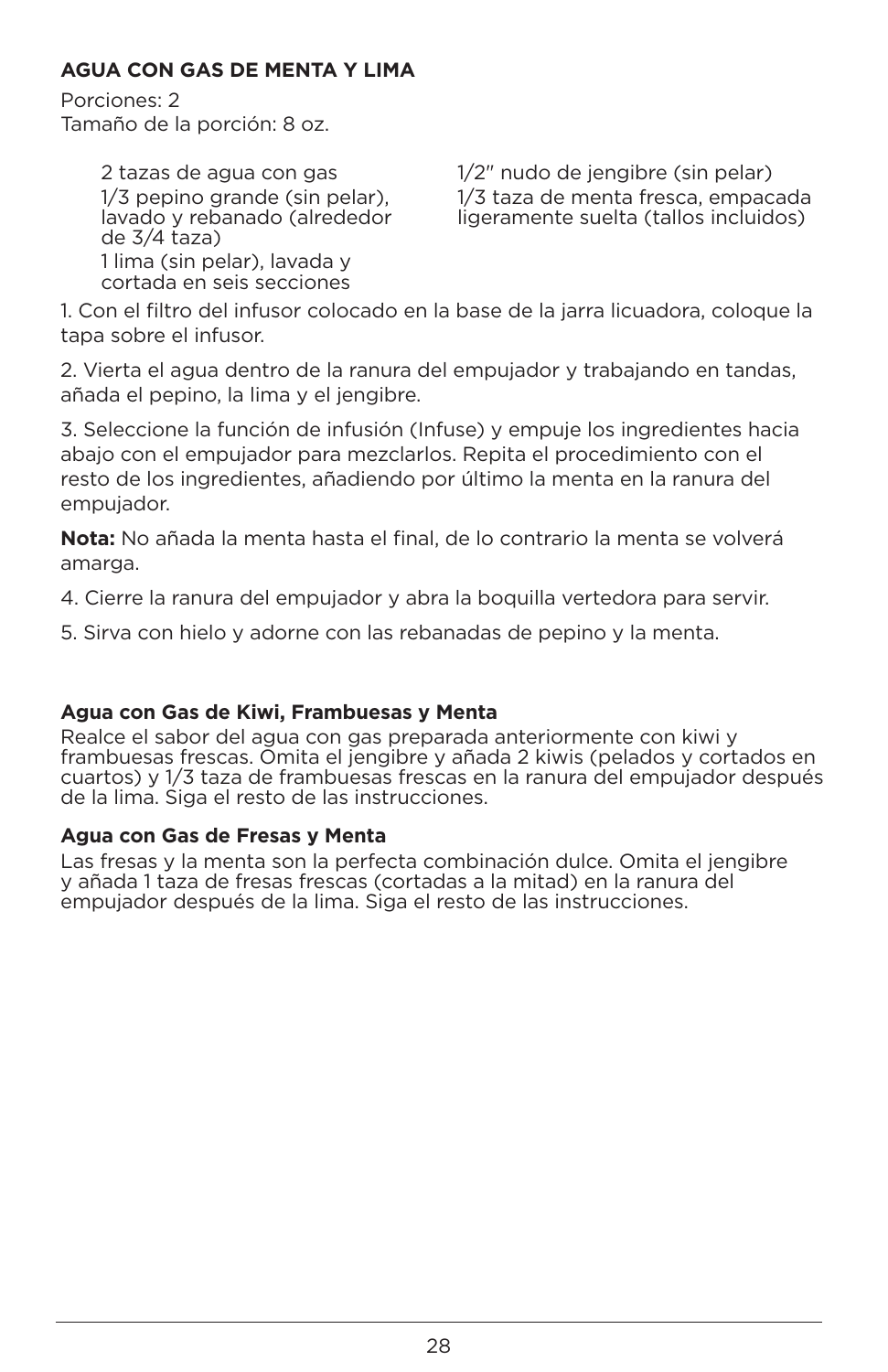# PÓLIZA DE GARANTÍA

(Válida sólo para México)

## DURACIÓN

Spectrum Brands de México, SA de CV garantiza este producto por 2 años a partir de la fecha original de compra.

## ¿Qué cubre esta garantía?

- Esta Garantía cubre cualquier defecto que presenten las piezas, componentes y la mano de obra contenidas en este producto.
- Requisitos para hacer válida la garantía
- Para reclamar su Garantía deberá presentar al Centro de Servicio Autorizado la póliza sellada por el establecimiento en donde adquirió el producto. Si no la tiene, podrá presentar el comprobante de compra original.

## ¿Donde hago válida la garantía?

• Llame sin costo al teléfono 01 800 714 2503, para ubicar el Centro de Servicio Autorizado más cercano a su domicilio en donde usted podrá encontrar partes, componentes, consumibles y accesorios.

## Procedimiento para hacer válida la garantía

Acuda al Centro de Servicio Autorizado con el producto con la póliza de Garantía sellada o el comprobante de compra original, ahí se reemplazará cualquier pieza o componente defectuoso sin cargo alguno para el usuario final. Esta Garantía incluye los gastos de transportación que se deriven de su cumplimiento.

## **Excepciones**

Esta Garantía no será válida cuando el producto:

- A) Se hubiese utilizado en condiciones distintas a las normales.
- B) No hubiese sido operado de acuerdo con el instructivo de uso que le acompaña.
- C) Cuando el producto hubiese sido alterado o reparado por personas no autorizadas por Spectrum Brands de México, SA de CV.

**Nota:** Usted podra encontrar partes, componentes, consumibles y accesorios en los centros de servicios autorizados. Esta garantía incluyen los gastos de transportación que se deriven de sus cumplimiento dentro de sus red de servicio.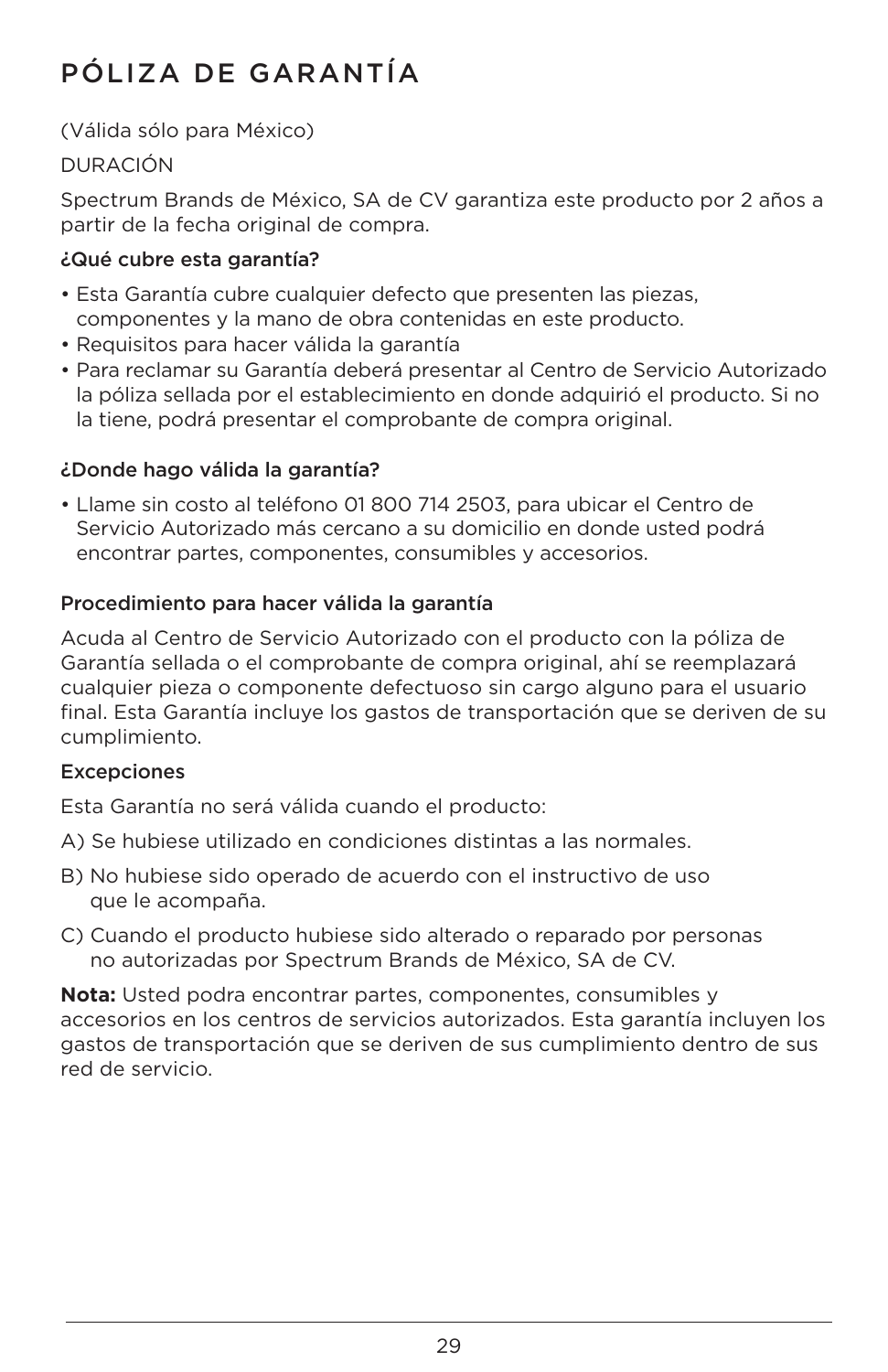## INFORMACIÓN DE GARANTÍA Y SERVICIO AL CLIENTE

Para servicio, reparaciones o preguntas relacionadas al producto, por favor llame al número del centro de servicio que se indica para el país donde usted compró su producto. NO devuélva el producto al fabricante. Llame o lleve el producto a un centro de servicio autorizado. Usted también puede consultar a nuestro Centro de Protección del Producto en www.prodprotect.com/blackanddecker.

Dos Años de Garantía Limitada (No aplica en México, Estados Unidos y Canada)

¿Qué cubre mi garantía?

• Su garantía cubre cualquier defecto de material o de mano de obra, siempre y cuando la responsabilidad de Spectrum Brands, Inc. no exceda el precio de compra del producto.

¿Por cuánto tiempo es valida la garantía?

• Su garantía se extiende por dos años a partir de la fecha original de compra mientras que tenga una prueba de la compra.

¿Qué tipo de asistencia provee mi garantía?

• Su garantía le brinda un producto de reemplazo similar que sea nuevo o que ha sido restaurado de fábrica.

¿Cómo se puede obtener asistencia?

- Conserve el recibo original de compra.
- Para servicio al cliente y para registrar su garantía, visite www.prodprotect.com/blackanddecker, o llame al número **1-800-947-3745,**  para servicio al cliente
- Por favor llame al número del centro de servicio autorizado. **1-800-738-0245.**

## ¿Qué no cubre mi garantía?

- Los productos que han sido utilizados en condiciones distintas a las normales.
- Los daños ocasionados por el mal uso, el abuso o negligencia.
- Los productos que han sido alterados de alguna manera.
- Los daños ocasionados por el uso comercial del producto.
- Los productos utilizados o reparados fuera del país original de compra.
- Las piezas de vidrio y demás accesorios empacados con el aparato.
- Los gastos de tramitación y embarque asociados al reemplazo del producto.
- Los daños y perjuicios indirectos o incidentales.

¿Cómo afecta a mi garantía la ley estatal?

• Esta garantía le otorga derechos legales específicos y el consumidor podría tener otros derechos que varían de una región a otra.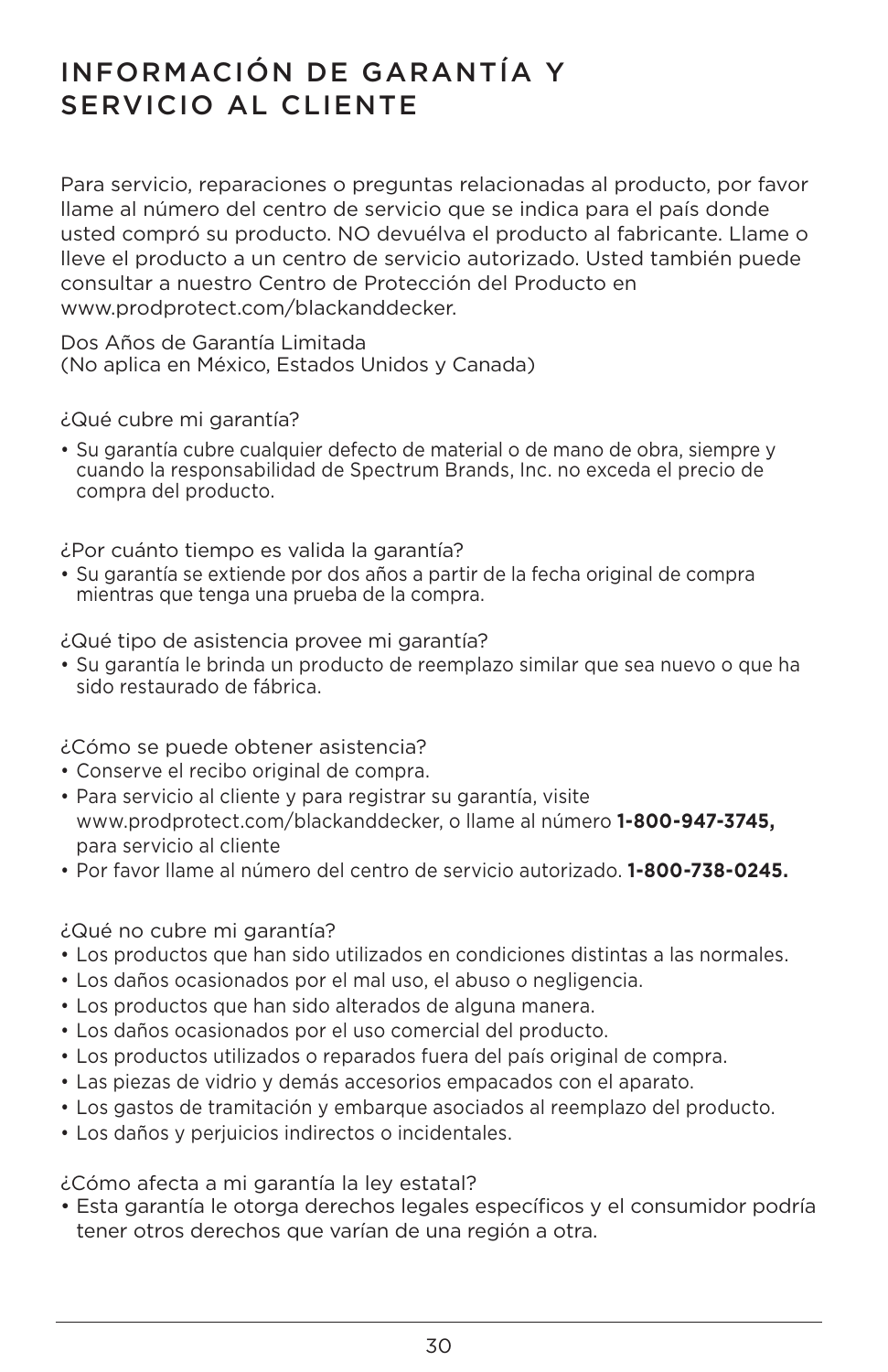Por favor llame al número correspondiente que aparece en la lista a continuación para solicitar que se haga efectiva la garantía y donde Ud. puede solicitar servicio, reparaciones o partes en el país donde el producto fué comprado.

#### **Argentina**

Atención al consumidor 0800 444 7296 Horario de atención: Lunes a viernes de 9 a 13 hs y de 14.30 a 17 hs. email: servicios@spectrumbrands.com Humboldt 2495 piso 3 C.A.B.A. – Argentina

#### **Chile**

SERVICIO DE MAQUINAS Y HERRAMIENTAS LTDA. Portugal Nº 644 Santiago – Chile Fonos: 02-6355208 / 02-6341169 Email: servicio@spectrumbrands.cl Call center: 800-171-051

#### **Colombia**

Rayovac Varta S.A Carrera 17 Número 89-40 Línea gratuita nacional 018000510012

#### **Costa Rica**

Aplicaciones Electromecanicas Calle 22 y 24 en Avenida 3 BLV de la torre Mercedes Benz 200 mts norte y 50 mts este San José, Costa Rica Tel. (506) 2257-5716

#### **Ecuador**

Servicio Master Dirección: Capitán Rafael Ramos OE 1-85 y Galo plaza lasso. Tel (593) 2281-3882 / 2240-9870

#### **El Salvador**

Sedeblack Calle San Antonio Abad, Colonia Lisboa No 2936 San Salvador, Depto. de San Salvador Tel. (503) 2284-8374

#### **Guatemala**

Kinal 17 avenida 26-75, zona 11 Centro comercial Novicentro, Local 37 - Ciudad Guatemala Tel. (502)-2476-7367

#### **Honduras**

**Serviteca** San Pedro Sula, B Los Andes, 2 calleentre 11-12 Avenida Honduras Tel. (504) 2550-1074

#### **México**

Articulo 123 # 95 Local 109 y 112 Col. Centro, Cuauhtemoc, México, D.F. Tel. 01 800 714 2503

#### **Nicaragua**

LRM ELECTRONICA Managua - Sinsa Altamira 1.5 kilómetros al norte Nicaragua Tel. (505) 2270-2684

#### **Panamá**

**Supermarcas** Centro comercial El dorado, Plaza Dorado, Local 2. Panama Tel. (507) 392-6231

#### **Perú**

Servicio Central Fast Service Av. Angamos Este 2431 San Borja, Lima Perú Tel. (511) 2251 388

#### **Puerto Rico**

Buckeye Service Jesús P. Piñero #1013 Puerto Nuevo, SJ PR 00920 Tel.: (787) 782-6175

#### **Republica Dominicana**

Prolongación Av. Rómulo Betancourt Zona Industrial de Herrera Santo Domingo, República Dominicana Tel.: (809) 530-5409

#### **Venezuela**

Inversiones BDR CA Av. Casanova C.C. City Market Nivel Plaza Local 153 Diagonal Hotel Melia, Caracas. Tel. (582) 324-0969